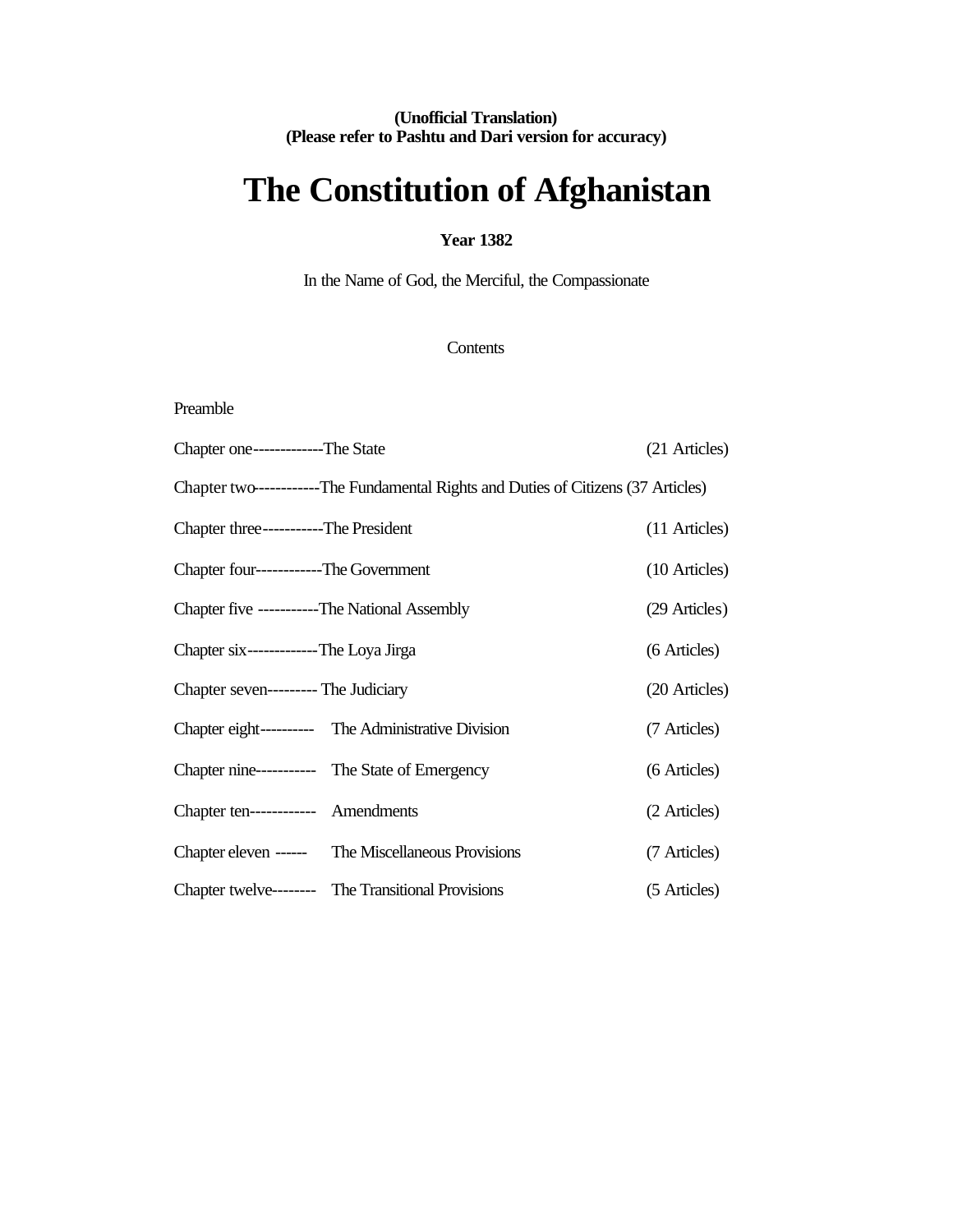In the name of God, the Merciful, the Compassionate

### **Preamble**

We the people of Afghanistan:

1. With firm faith in God Almighty and relying on His lawful mercy, and Believing in the Sacred religion of Islam,

- 2. Realizing the injustice and shortcoming of the past, and the numerous troubles imposed on our country,
- 3. While acknowledging the sacrifices and the historic struggles, rightful Jehad and just resistance of all people of Afghanistan, and respecting the high position of the martyrs for the freedom of Afghanistan,
- 4. Understanding the fact that Afghanistan is a single and united country and belongs to all ethnicities residing in this country,
- 5. Observing the United Nations Charter and respecting the Universal Declaration of Human Rights,
- 6. For consolidating national unity, safeguarding independence, national sovereignty, and territorial integrity of the country,
- 7. For establishing a government based on people's will and democracy,
- 8. For creation of a civil society free of oppression, atrocity, discrimination, and violence and based on the rule of law, social justice, protection of human rights, and dignity, and ensuring the fundamental rights and freedoms of the people,
- 9. For strengthening of political, social, economic, and defensive institutions of the country,
- 10. For ensuring a prosperous life, and sound environment for all those residing in this land,
- 11. And finally for regaining Afghanistan's deserving place in the international community,

Have adopted this constitution in compliance with historical, cultural, and social requirements of the era, through our elected representatives in the Loya Jirga dated 14 Jaddi 1382 in the city of Kabul.

# Chapter One

# The State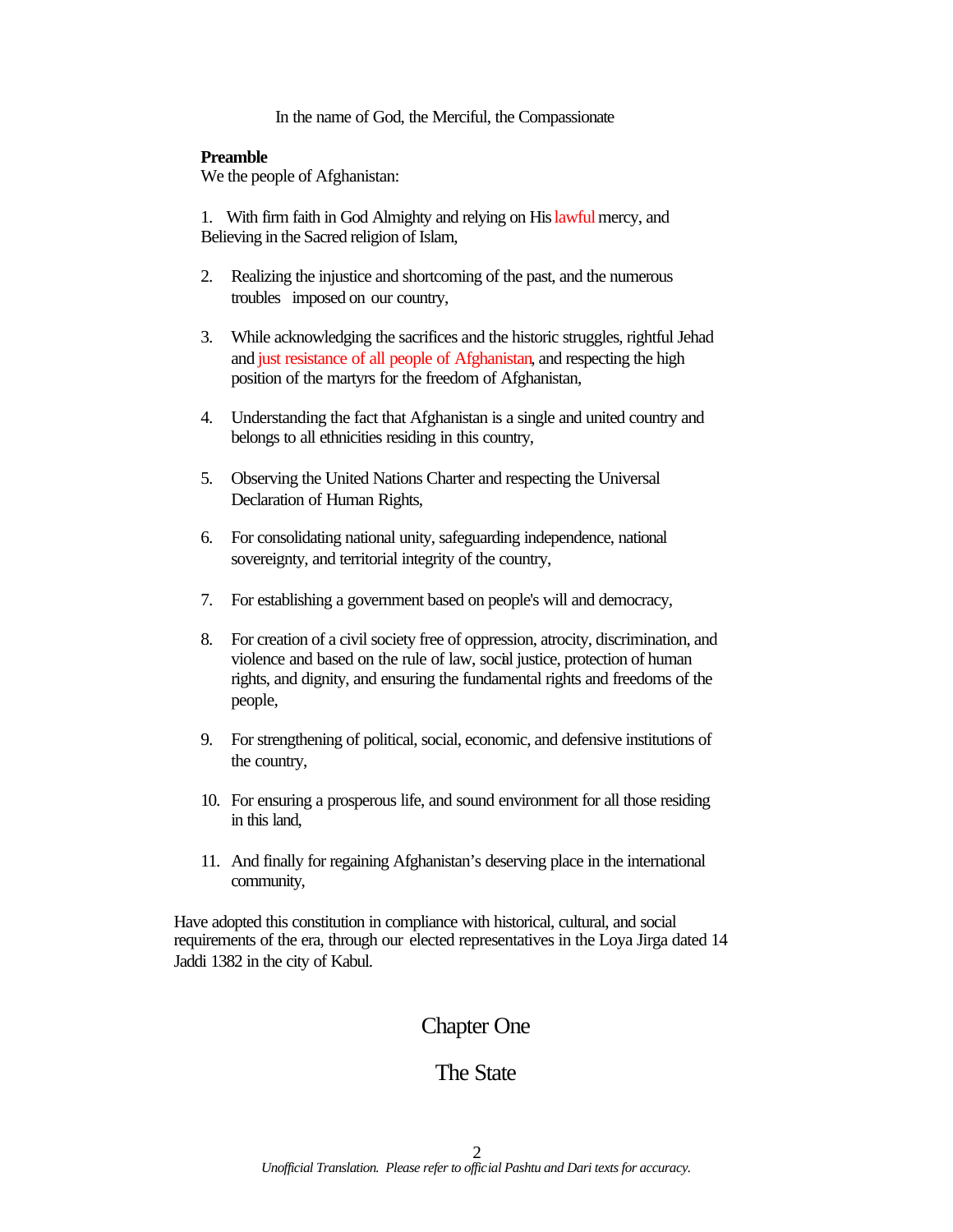Article One Ch. 1. Art. 1 Afghanistan is an Islamic Republic, independent, unitary and indivisible state.

### Article Two Ch. 1, Art. 2

The religion of the state of the Islamic Republic of Afghanistan is the sacred religion of Islam.

Followers of other religions are free to exercise their faith and perform their religious rites within the limits of the provisions of law.

Article Three Ch. 1, Art. 3

In Afghanistan, no law can be contrary to the beliefs and provisions of the sacred religion of Islam.

# Article Four Ch. 1, Art. 4

National sovereignty in Afghanistan belongs to the nation that exercises it directly or through its representatives.

The nation of Afghanistan consists of all individuals who are the citizen of Afghanistan.

The nation of Afghanistan is comprised of the following ethnic groups: Pashtun, Tajik, Hazara, Uzbak, Turkman, Baluch, Pashai, Nuristani, Aymaq, Arab, Qirghiz, Qizilbash, Gujur, Brahwui and others.

The word Afghan applies to every citizen of Afghanistan. No member of the nation can be deprived of his citizenship of Afghanistan. Affairs related to the citizenship and asylum are regulated by law.

Article Five Ch. 1, Art. 5 Implementation of the provisions of this constitution and other laws, defending independence, national sovereignty, territorial integrity, and ensuring the security and defense capability of the country, are the basic duties of the state.

Article Six Ch. 1, Art. 6 The state is obliged to create a prosperous and progressive society based on social justice, protection of human dignity, protection of human rights, realization of democracy, and to ensure national unity and equality among all ethnic groups and tribes and to provide for balanced development in all areas of the country.

Article Seven Ch. 1, Art. 7 The state shall abide by the UN charter, international treaties, international conventions that Afghanistan has signed, and the Universal Declaration of Human Rights.

The state prevents all types of terrorist activities, production and consumption of intoxicants (*muskirat*), production and smuggling of narcotics.

Article Eight Ch. 1, Art. 8 The state regulates the policy of the country on the basis of preserving the independence, national interests, territorial integrity, non-aggression, good neighborliness, mutual respect, and equal rights.

Article Nine Ch. 1, Art. 9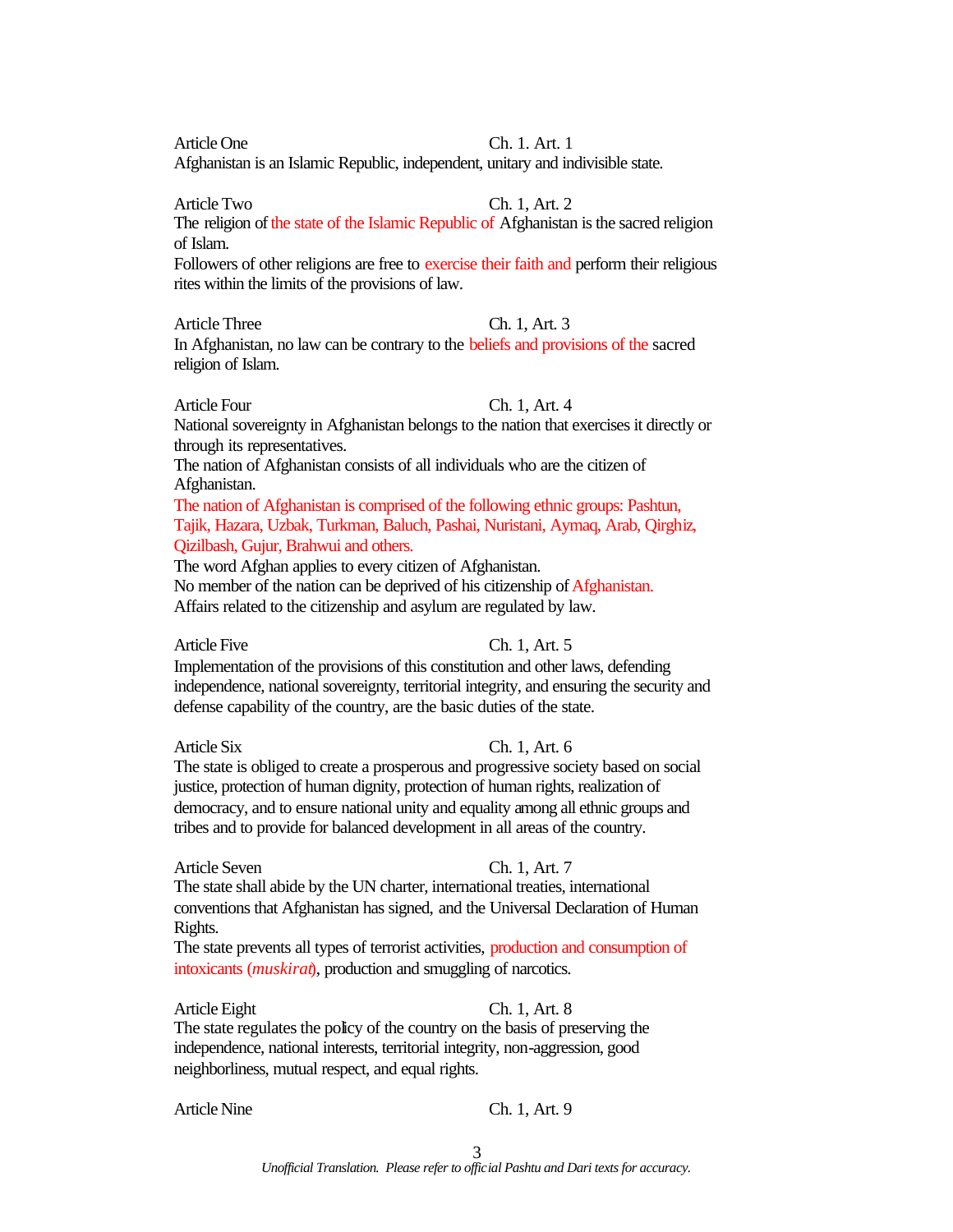Mines, underground resources are propertie s of the state. Protection, use, management, and mode of utilization of the public properties shall be regulated by law.

Article Ten Ch. 1, Art. 10 The State encourages and protects private capital investments and enterprises based on the market economy and guarantees their protection in accordance with the provisions of law.

Article Eleven Ch. 1, Art. 11 Affairs related to the domestic and external trade shall be regulated by law in accordance with the needs of the national economy and public interests.

Article Twelve Ch. 1, Art. 12 Da Afghanistan Bank is the central and independent bank of the state. Issuance of currency, and formulation and implementation of monetary policy of the country are the mandates of the central bank in accordance with law. The central bank shall consult with the economic committee of the Wulesi Jirga in matters related to the printing of money. Structure and operation of this bank shall be regulated by law.

Article Thirteen Ch. 1, Art. 13 The state shall formulate and implement effective programs for development of industries, growth of production, increasing of public living standards, and support to craftsmanship.

Article Fourteen Ch. 1, Art. 14 The state shall design and implement within its financial resources effective programs for development of agriculture and animal husbandry, improving the economic, social and living conditions of farmers, herders, settlement and living conditions of nomads. The state adopts necessary measures for housing and distribution of public estates to deserving citizens in accordance within its financial resources and the law.

Article Fifteen Ch.1. Art. 15 The state is obliged to adopt necessary measures for safeguarding forests and the environment.

Article Sixteen Ch. 1, Art. 16 From among the languages of Pashto, Dari, Uzbeki, Turkmani, Baluchi, Pashai, Nuristani, Pamiri (*alsana*), Arab and other languages spoken in the country, Pashto and Dari are the official languages of the state.

The Turkic languages (Uzbaki and Turkmen), Baluchi, Pashai, Nuristani and Pamiri (*alsana*) are – in addition to Pashto and Dari – the third official language in areas where the majority speaks them. The practical modalities for implementation of this provision shall be specified by law.

The state adopts and implements effective plans for strengthening, and developing all languages of Afghanistan.

Publications and radio and television broadcasting are allowed in all languages spoken in the country.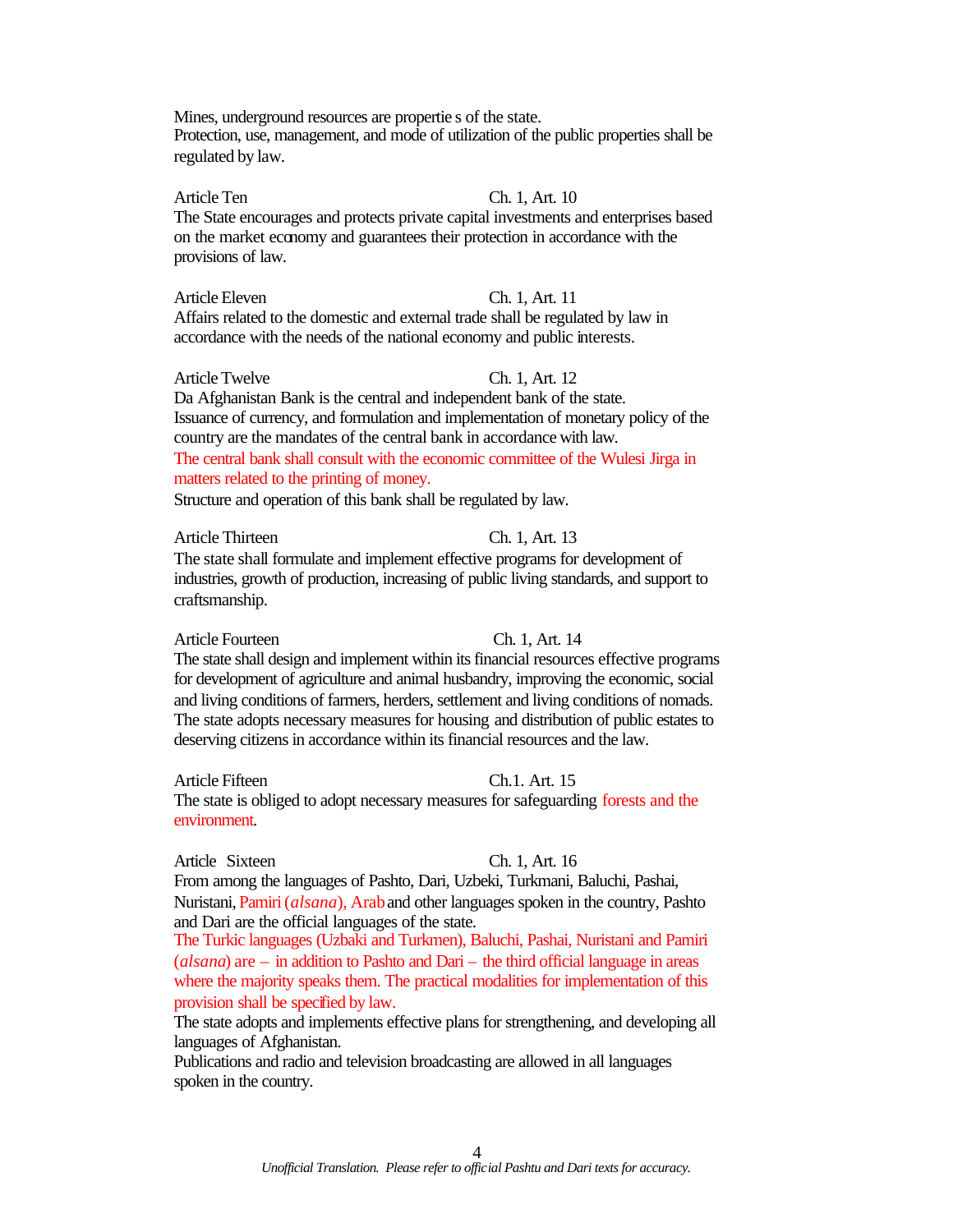Article Seventeen Ch. 1, Art. 17 The state shall adopt necessary measures for promotion of education in all levels, development of religious education, organizing and improving the conditions of mosques, *madrasas* and religious centers.

Article Eighteen Ch. 1, Art. 18 The calendar of the country shall be based on the flight of the Prophet (PBUH). The basis of work for state offices is the solar calendar. Fridays and the 28 Asad and the 8 Sawr are public holidays. Other holidays shall be regulated by law.

Article Nineteen Ch. 1, Art. 19

The Afghan flag is made up of three equal parts, with black, red and green colors juxtaposed from left to right perpendicularly.

The width of every colored piece is equal to half of its length. The national insignia is located in the center of the flag.

The national insignia of the state of Afghanistan is composed of *Mehrab* and pulpit in white color.

Two flags are located on its two sides. In the upper-middle part of the insignia the sacred phrase of "There is no God but Allah and Mohammad is his prophet, and Allah is Great" is placed, along with a rising sun. The word "Afghanistan" and year 1298 (solar calendar) is located in the lower part of the insignia. The insignia is encircled with two branches of wheat.

The law shall regulate the use of national flag and emblem.

Article Twenty Ch.1. Art. 20 The National Anthem of Afghanistan shall be in Pashtu and mention "Allahu Akbar" and the names of the ethnic groups of Afghanistan.

Article Twenty-One Ch. 1, Art. 21 The capital of Afghanistan is the city of Kabul.

# **Chapter Two**

# Fundamental Rights and Duties of Citizens

Article Twenty-two Ch. 2, Art. 1 Any kind of discrimination and privilege between the citizens of Afghanistan are prohibited. The citizens of Afghanistan – whether man or woman – have equal rights and duties before the law

Article Twenty-Three Ch. 2, Art. 2 Life is a gift of God and a natural right of human beings. No one shall be deprived of this right except by the provision of law.

Article Twenty-Four Ch. 2, Art. 3 Liberty is the natural right of human beings. This right has no limits unless affecting the rights of others or public interests, which are regulated by law.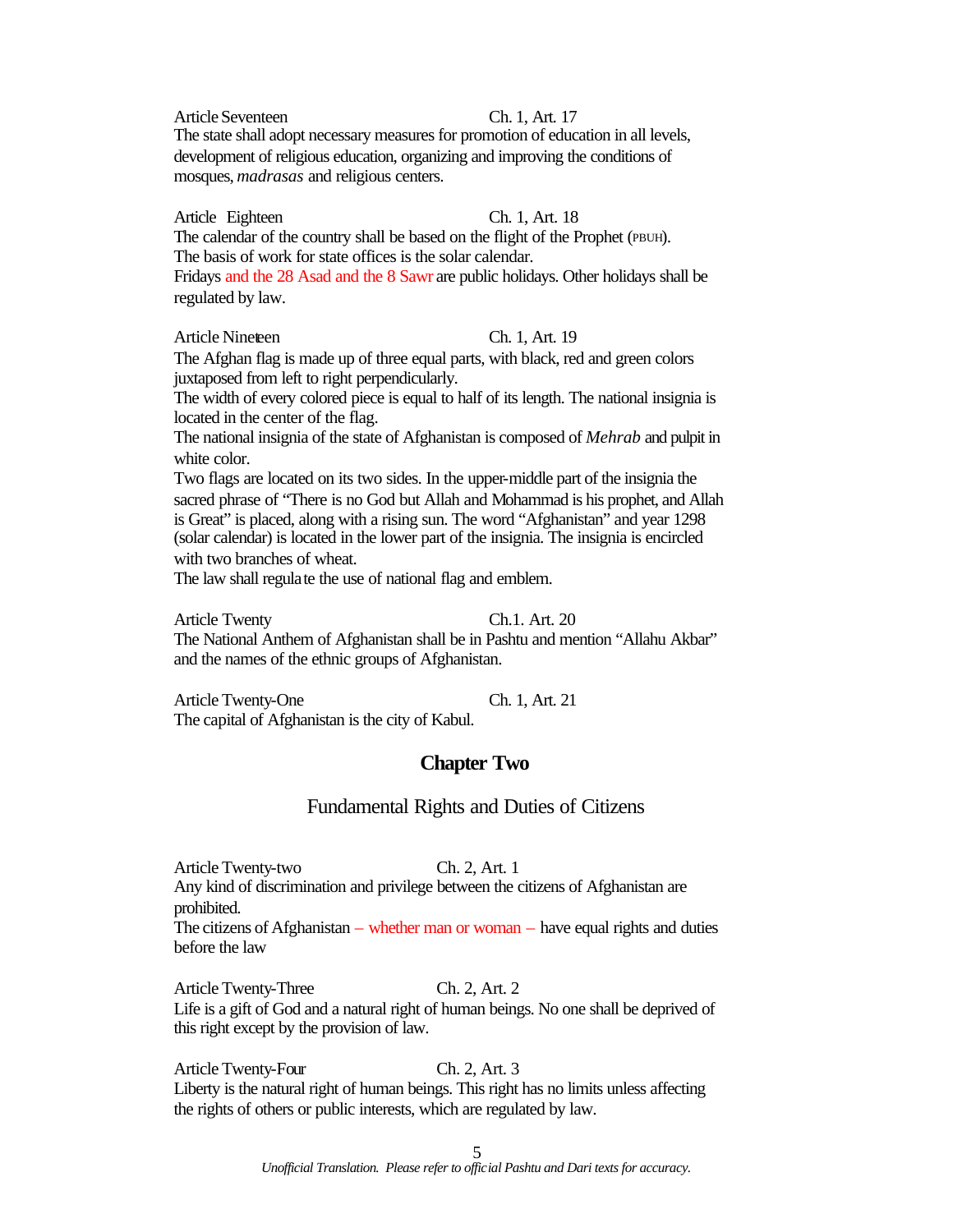Liberty and dignity of human beings are inviolable. The state has the duty to respect and protect the liberty and dignity of human beings.

Article Twenty-Five Ch. 2, Art. 4

Innocence is the original state.

An accused is considered innocent until convicted by a final decision of an authorized court.

Article Twenty-Six Ch.2. Art. 5

Crime is a personal action.

The prosecution, arrest, and detention of an accused and the execution of penalty can not affect another person.

Article Twenty-Seven Ch. 2, Art. 6

No act is considered a crime, unless determined by a law adopted prior to the date the offense is committed.

No person can be pursued, arrested or detained but in accordance with provisions of law.

No person can be punished but in accordance with the decision of an authorized court and in conformity with the law adopted before the date of offense.

Article Twenty-Eight Ch. 2, Art. 7

No citizen of Afghanistan accused of a crime can be extradited to a foreign state unless according mutual agreement and international conventions that Afghanistan

has joined.

No Afghan would be sentenced to deprivation of citizenship or to exile inside the country or abroad.

Article Twenty-Nine Ch. 2, Art. 8

Torture of human beings is prohibited.

No person, even with the intention of discovering the truth, can resort to torture or order the torture of another person who may be under prosecution, arrest, or imprisoned, or convicted to punishment.

Punishment contrary to human integrity is prohibited.

### Article Thirty Ch. 2, Art. 9

Any statement, testimony, or confession obtained from an accused or of another person by means of compulsion, are invalid.

Confession to a crime is: a voluntary confession before an authorized court by an accused in a sound state of mind.

Article Thirty-One Ch. 2, Art. 10

Every person upon arrest can seek an advocate to defend his rights or to defend his case for which he is accused under the law.

The accused upon arrest has the right to be informed of the attributed accusation and to be summoned to the court within the limits determined by law.

In criminal cases, the state shall appoint an advocate for a destitute.

The confidentiality of oral, written or telephonic communications between an advocate and his accused client are immune from invasion.

The duties and authorities of advocates shall be regulated by law.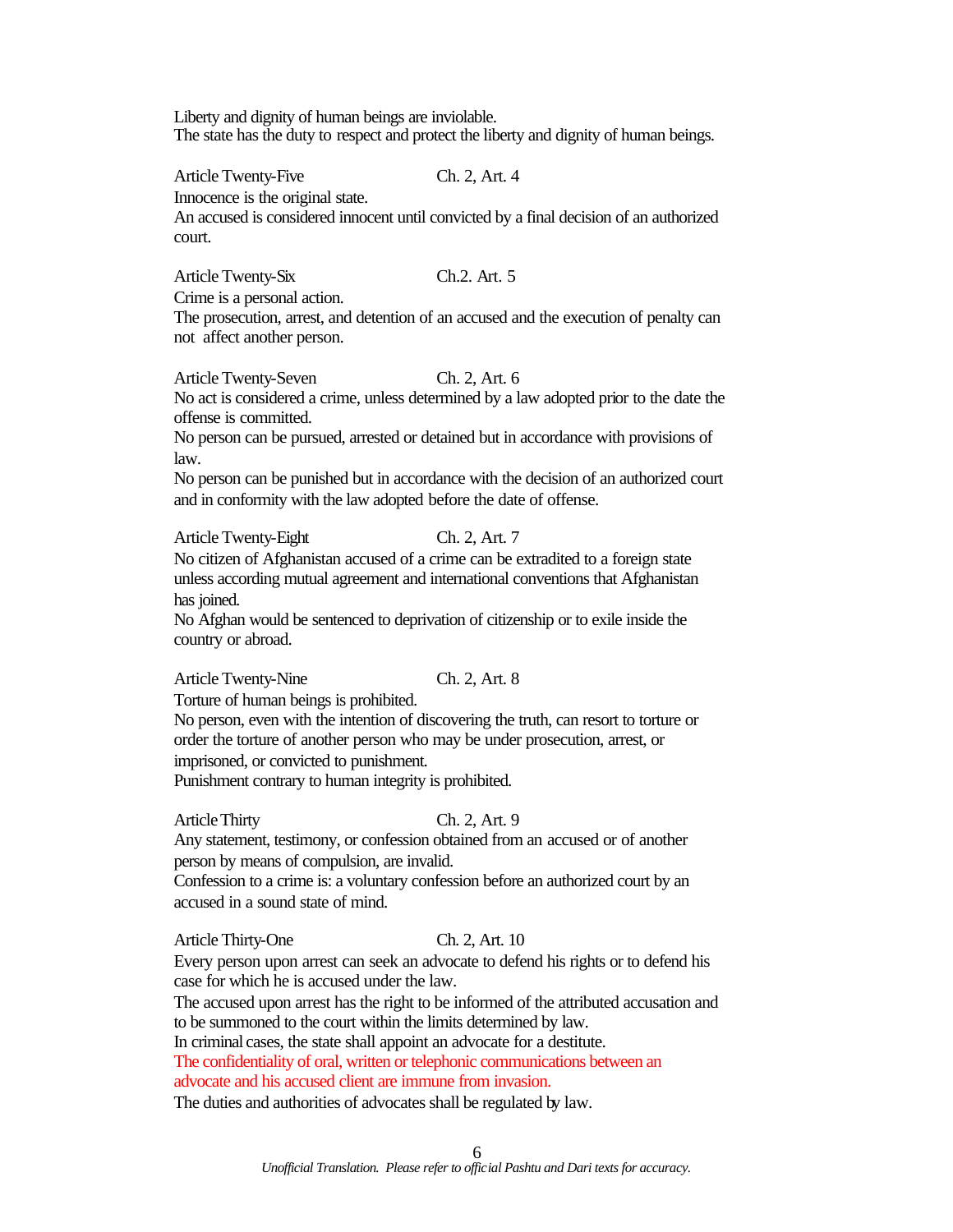Article Thirty- Two Ch. 2, Art. 11 Being in debt does not limit a person's freedom or deprive him of his liberties. The mode and means of recovering a debt shall be regulated by law.

Article Thirty-Three Ch. 2, Art. 12 The citizens of Afghanistan have the right to elect and be elected. Law regulates the conditions and means to exercise this right.

Article Thirty-Four Ch. 2, Art. 13 Freedom of expression is inviolable. Every Afghan has the right to express his thought through speech, writing, or illustration or other means, by observing the provisions stated in this Constitution. Every Afghan has the right to print or publish topics without prior submission to the state authorities in accordance with the law.

Directives related to printing house, radio, television, press, and other mass media, will be regulated by the law.

### Article Thirty-Five Ch. 2, Art. 14

The citizens of Afghanistan have the right to form social organizations for the purpose of securing material or spiritual aims in accordance with the provisions of the law. The citizens of Afghanistan have the right to form political parties in accordance with the provisions of the law, provided that:

- 1. The program and charter of the party are not contrary to the principles of sacred religion of Islam, and the provisions and values of this Constitution.
- 2. The organizational structure, and financial sources of the party are made public.
- 3. The party does not have military or paramilitary aims and structures.
- 4. Should have no affiliation to a foreign political party or sources.

Formation and functioning of a party based on ethnicity, language, Islamic school of thought (*mazhab-i fiqhi*) and region is not permissible.

 A party set up in accordance with provisions of the law shall not be dissolved without lawful reasons and the decision of an authorized court.

Article Thirty-Six Ch. 2, Art. 15

The citizens of Afghanistan have the right to un-armed demonstrations, for legitimate peaceful purposes.

Article Thirty-Seven Ch. 2, Art. 16 Confidentiality and freedom of correspondence and communication whether in the form of letters or through telephone, telegraph and other means, are immune from invasion.

The state does not have the right to inspect personal correspondence and communication unless authorized by the provisions of law.

Article Thirty-Eight Ch. 2, Art. 17 A person's residence is immune from invasion.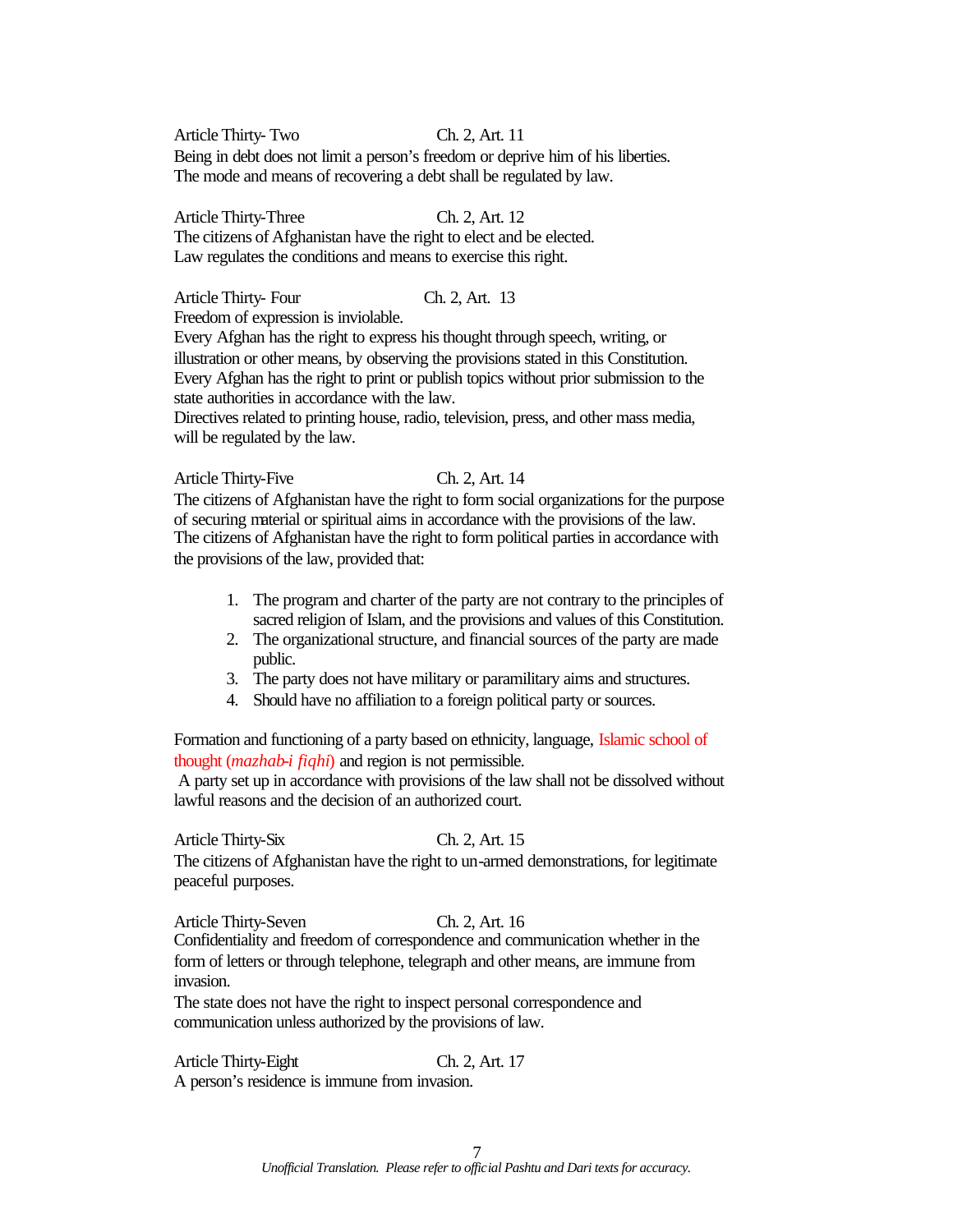Other than the situations and methods indicated in the law, no one, including the state, are allowed to enter or inspect a private residence without prior permission of the resident or holding a court order.

In case of an evident crime, an official in-charge of the situation can enter or conduct a house search prior to the permission of the court.

The official involved in the situation is required to obtain a subsequent court order for the house search within the period indicated by law.

Article Thirty-Nine Ch. 2, Article 18

Every Afghan has the right to travel or settle in any part of the country except in the regions forbidden by law.

Every Afghan has the right to travel abroad and return home in accordance with the provisions of law.

The state shall protect the rights of the citizens of Afghanistan abroad.

Article Forty Ch. 2, Art. 19

Property is immune from invasion.

No person shall be forbidden from acquiring and making use of a property except within the limits of law.

No body's property shall be confiscated without the provisions of law and the order of an authorized court.

Acquisition of a person's property, in return for a prior and just compensation within the bounds of law, is permitted only for securing public interests in accordance with the provisions of law.

Inspection and disclosure of a private property are carried out only in accordance with the provisions of law.

# Article Forty-one Ch. 2, Art. 20

Foreign individuals do not have the right to own immovable property in Afghanistan. Lease of immovable property for the purpose of investment is permissible in accord with law.

The sale of estates to diplomatic missions of foreign countries and to those international agencies, of which Afghanistan is a member, is permissible in accordance with the provisions of law.

### Article Forty-Two Ch. 2, Art. 21

Every Afghan is obligated to pay taxes and duties to the government in accordance with the provisions of law.

No taxes and duties are enforced without provisions of law.

The rate of taxes and duties and the method of payment are determined by law on the basis of observing social justice.

This provision is also applied to foreign individuals and agencies.

Every kind of tax, duties, and incomes collected, shall be delivered to the State account.

Article Forty-Three Ch. 2, Art. 22 Education is the right of all citizens of Afghanistan, which shall be provided up to the level of the B.A. (*lisâns*), free of charge by the state.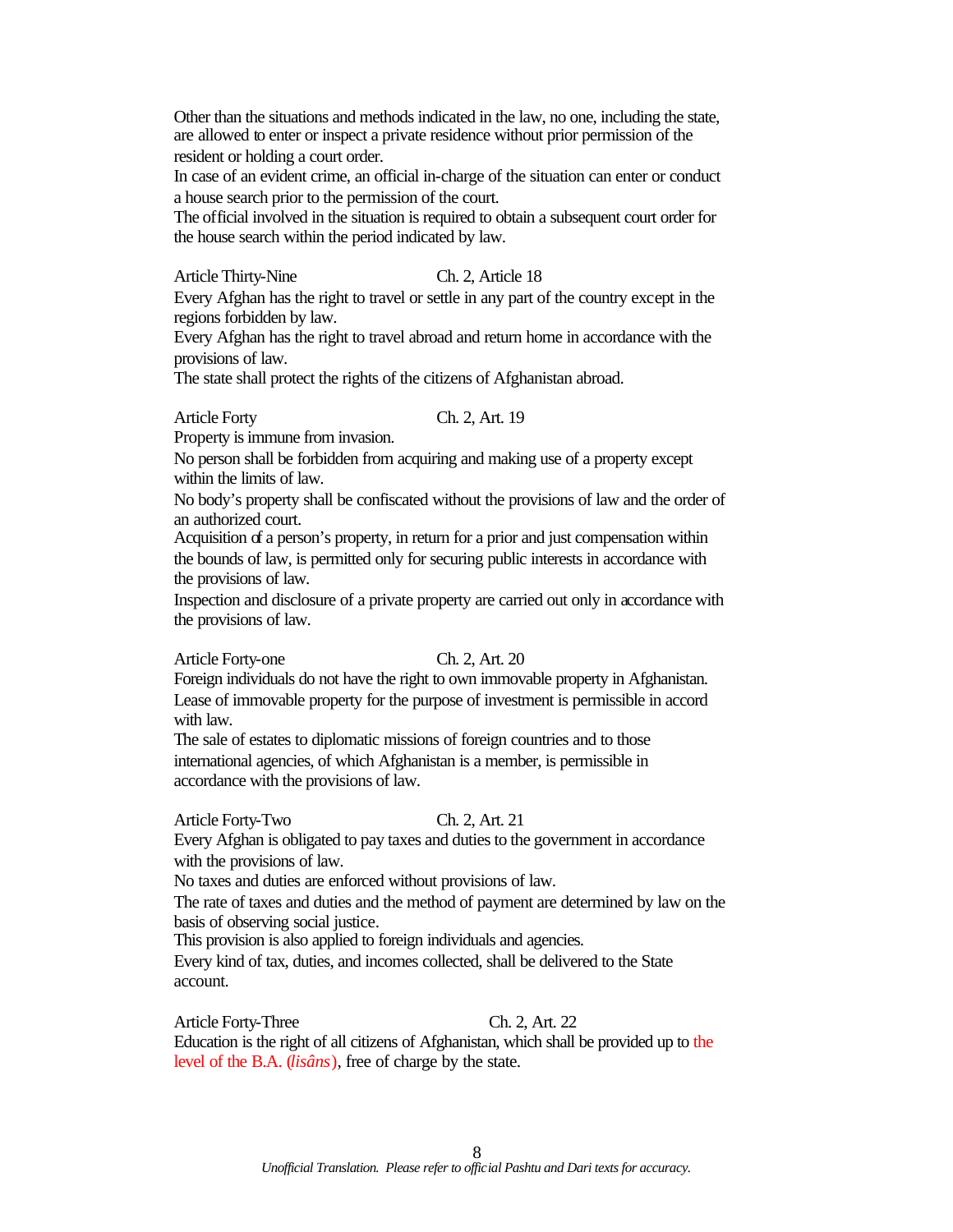The state is obliged to devise and implement effective programs for a balanced expansion of education all over Afghanistan, and to provide compulsory intermediate level education.

The state is also required to provide the opportunity to teach native languages in the areas where they are spoken.

Article Forty-Four Ch. 2, Art. 23 The state shall devise and implement effective programs for balancing and promoting of education for women, improving of education of nomads and elimination of illiteracy in the country.

### Article Forty-Five

The state shall devise and implement a unified educational curriculum based on the provisions of the sacred religion of Islam, national culture, and in accordance with academic principles, and develops the curriculum of religious subjects on the basis of the Islamic sects existing in Afghanistan.

### Article Forty-Six Ch.2, Art. 24

Establishing and operating of higher, general and vocational education are the duties of the state.

The citizens of Afghanistan also can establish higher, general, and vocational private educational institutions and literacy courses with the permission of the state.

The state can also permit foreign persons to set up higher, general and vocational educational private institutes in accordance with the law.

The conditions for admission to state higher education institutions and other related matters to be regulated by the law.

# Article Forty-Seven Ch. 2, Art. 25

The state shall devise effective programs for the promotion of science, culture, literature and the arts.

The state guarantees the rights of authors, inventors, and discoverers, and encourages and supports scientific researches in all areas, and publicizes the effective use of their results in accordance with the law.

Article Forty-Eight Ch. 2, Art. 26

Work is the right of every Afghan.

Working hours, paid holidays, right of employment and employee, and other related affairs are regulated by law.

Choice of occupation and craft is free within the limits of law.

Article Forty-Nine Ch. 2, Art. 27

Forced labor is forbidden.

Active participation, in times of war, calamity, and other situations threatening lives and public welfare is one of the primary duties of every Afghan. Children shall not be subjected to forced labor.

### Article Fifty Ch. 2. Art. 28

The state is obliged to adopt necessary measures for creation of a strong and sound administration and realization of reforms in the administration system of the country after authorisation by the National Assembly.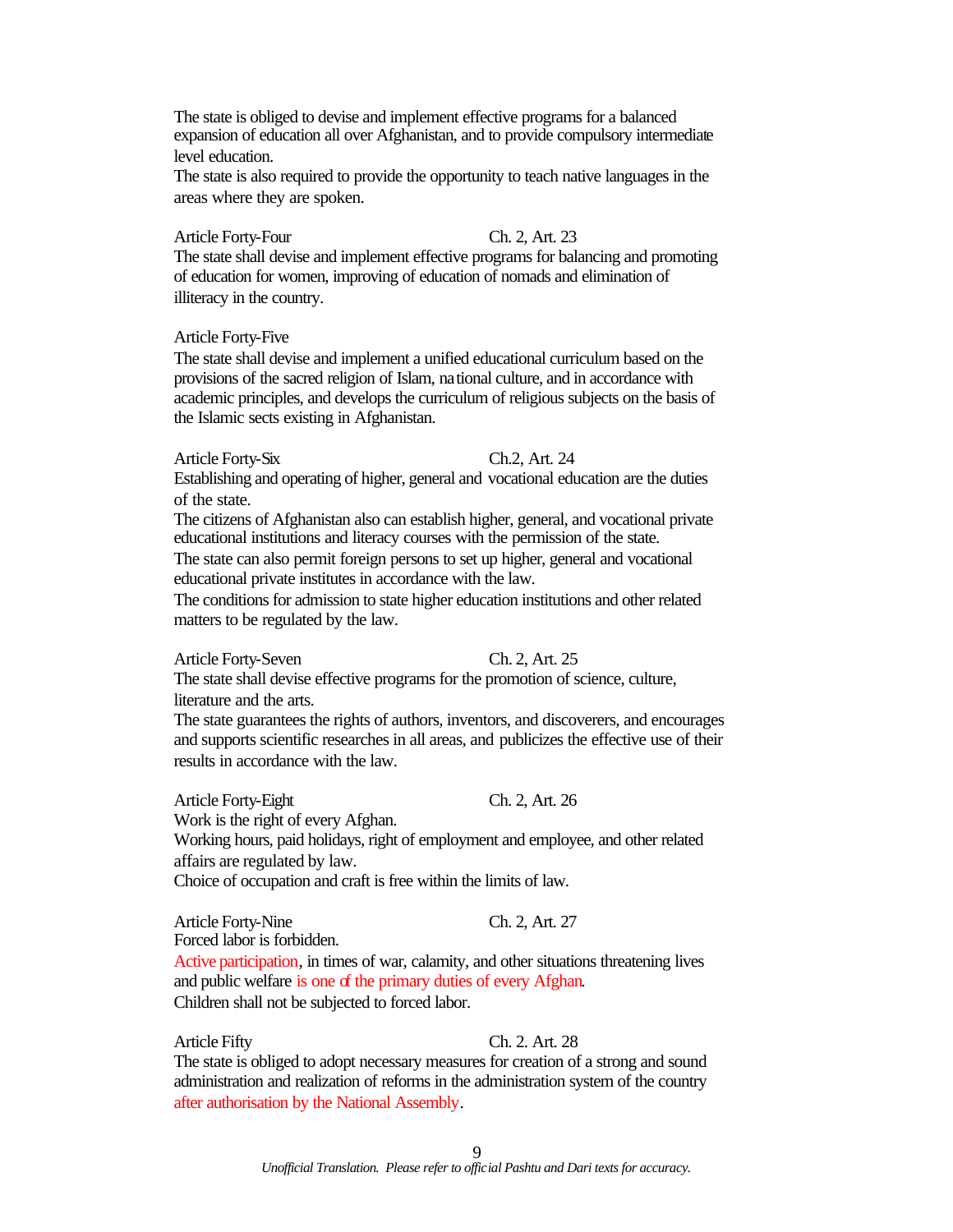Government offices are bound to carry their work with full neutrality and incompliance with the provisions of law.

The citizens of Afghanistan have the right of access to the information from the government offices in accordance with the provisions of law. This right has no limits, unless violation of the rights of the others.

The citizens of Afghanistan are employed for state services on the basis of qualification without any kind of discrimination and in accordance with law.

# Article Fifty-one Ch. 2, Art. 29

Any person suffering undue harm by government action is entitled to compensation, which he can claim by appealing to court.

With the exception of situation stated in the law, the state cannot claim its right without the order of an authorized court.

### Article Fifty-two Ch. 2, Art. 30

The state is obliged to provide free means of preventive health care and medical treatment, and proper health facilities to all citizens of Afghanistan in accordance with the law.

The state encourages and protects the establishment and expansion of private medical services and health centers in accordance with law.

The state in order to promote physical education and improve national and local sports adopts necessary measures.

### Article Fifty-Three Ch. 2. Art. 31

The state takes necessary measures for regulating medical services and financial support to descendants of those who were martyred or are missing, to disabled or handicapped, and their active participation and re-integration into society in accordance with the law.

The state guarantees the rights and privileges of pensioners and disabled and handicapped individuals and as well renders necessary assistance to needy elders, women without caretakers, and needy orphans in accordance with the law.

Article Fifty- Four Ch.2, Art. 32 Family is a fundamental unit of society and is supported by the state. The state adopts necessary measures to ensure physical and psychological well being of family, especially of child and mother, upbringing of children and the elimination of traditions contrary to the principles of sacred religion of Islam.

Article Fifty-Five Ch. 2, Art. 33 The defense of the country is the responsibility of all citizens of Afghanistan. The conditions for military services are regulated by law.

Article Fifty-Six Ch. 2, Art. 34 Observing the provisions of the Constitution, obeying the laws, adhering to public law and order are the duties of all people of Afghanistan. Ignorance about the provisions of law is not considered an excuse.

Article Fifty-Seven Ch. 2. Art. 35 The state guarantees the rights and liberties of the foreign citizens residing in Afghanistan in accordance with the law.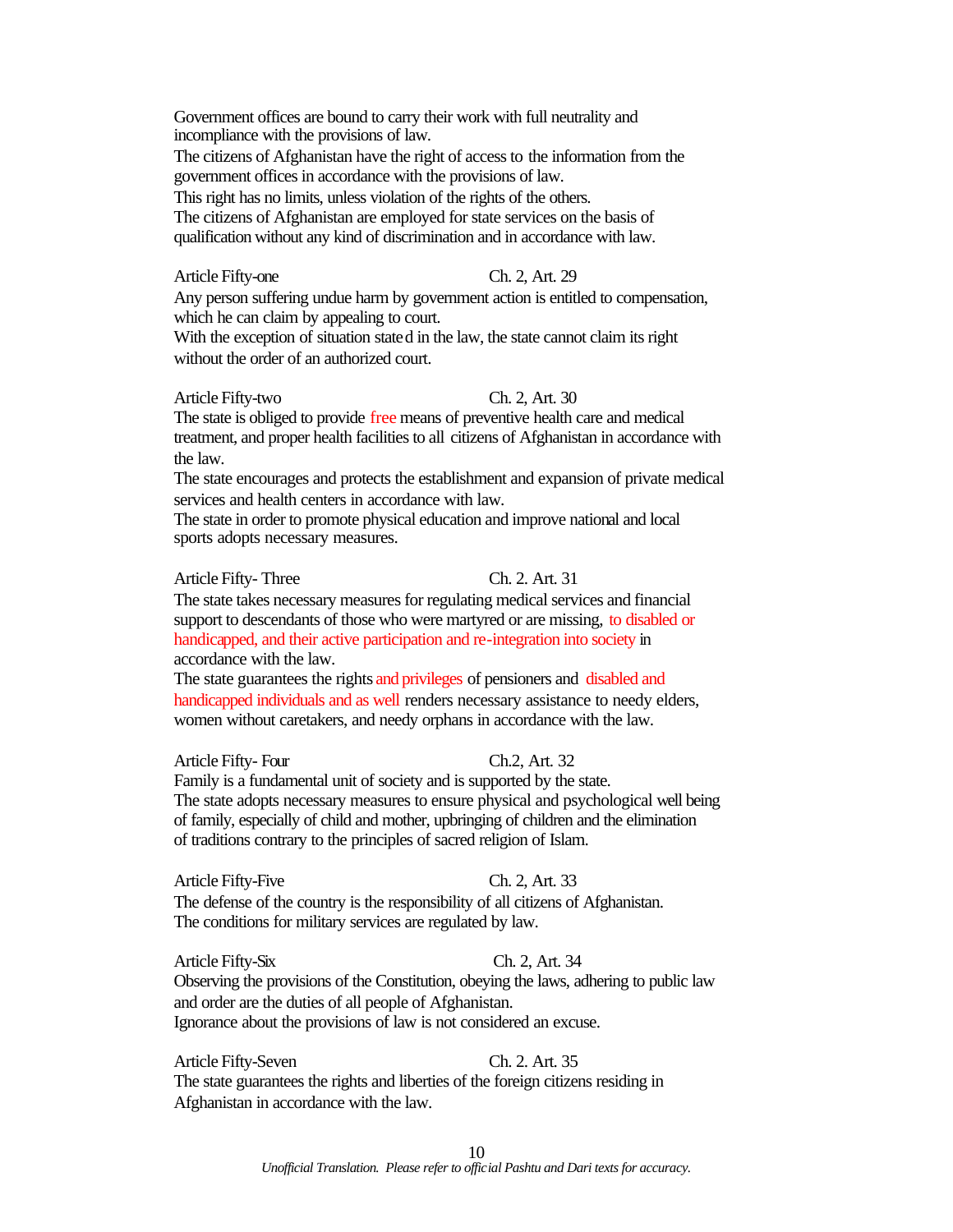These people are obliged to observe the laws of the state of Afghanistan in accordance with the International Law.

Article Fifty-Eight. Ch. 2. Art. 36 The State, for the purpose of monitoring the observation of human rights in Afghanistan, to promote their advancement (*behbud*) and protection, shall establish the Independent Human Rights Commission of Afghanistan. Any person, whose fundamental rights have been violated can file complaint to the Commission. The Commission can refer cases of violation of human rights to the legal authorities, and assist in defending the rights of the complainant. The structure, and functions of this Commission shall be regulated by law.

Article Fifty-Nine Ch. 2. Art. 37 No one can misuse the rights and freedoms under this Constitution against the independence, territorial integrity, sovereignty and national unity.

# Chapter Three

# The President

### Article Sixty Ch. 3, Art. 1

The President is the head of state of the Islamic Republic of Afghanistan, and conducts his authorities in executive, legislative, and judiciary branches in accordance with the provisions of this Constitution.

The President shall have two Vice Presidents, one first and one second.

The candidate to the Presidency on his or her candidacy shall declare the name of the Vice Presidents to the nation.

The Vice President in the absence, resignation, and or death of the President, acts in accordance with the provisions of this constitution.

Article Sixty-One Ch. 3, Art. 2

The President is elected by receiving more than 50% of the votes cast through free, general, secret, and direct voting.

The presidential term is expired at the first of Jawza of the fifth years after the elections.

Elections for the new president are held within thirty, to sixty days before the end of the presidential term.

If none of the candidates succeeds to receive more than 50% of the votes in the first round, a run-off election shall be held within two weeks.

In this round, only two candidates with the highest number of votes will participate. In the run-off, the candidate who gets the majority of the votes shall be elected as the President.

In case of death of one of the candidates during the first or second round, after the elections or prior to the announcement of the results of elections, new elections shall be held in accordance with the provisions of law.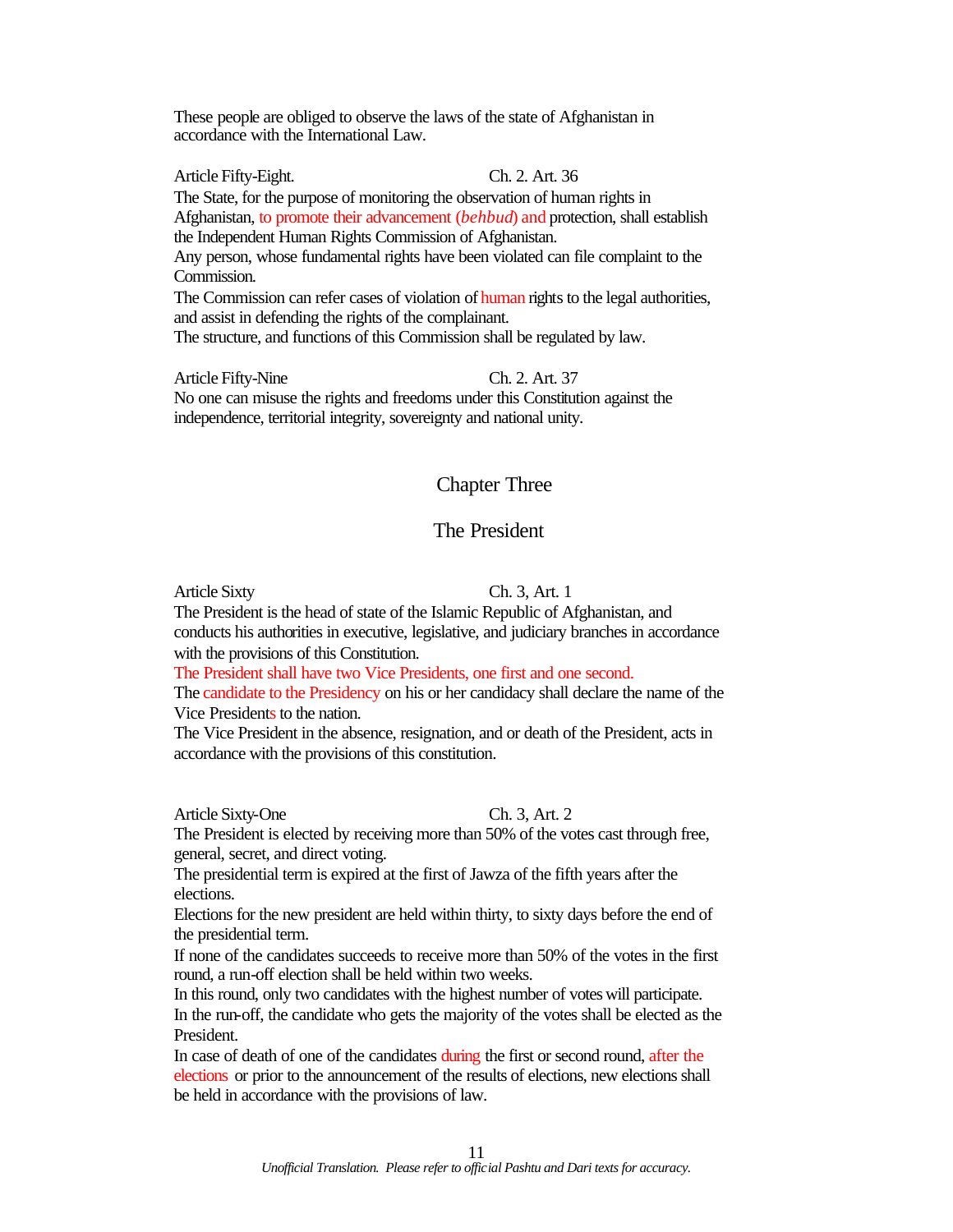The elections for the post of president shall be held under the supervision of the Independent Commission supervising of the Elections.

This Commission shall be established to supervise all elections and referendums in the country, in accordance with the provisions of law.

Article Sixty-Two Ch. 3, Art. 3 Presidential candidates should posses the following qualification

- 1- Should be citizen of Afghanistan, Muslim and born of Afghan parents, and should not have citizenship of another country.
- 2- On the day of becoming a candidate, his age should not be less than forty years.
- 3- Should not have been convicted of crimes against humanity, criminal act, or deprivation of the civil rights by a court.

No one can be elected as president for more than two terms. The provision of this article is applied to the Vice Presidents as well.

Article Sixty-three Ch. 3, Art. 4 The President-elect, prior to resumption of his/her duties, performs the following oath of allegiance in the presence of members of the National Assembly and the chief justice:

"In the name Allah, the Merciful, the Compassionate In the name God Almighty, in the presence of you representatives of the nation of Afghanistan, I swear to obey and safeguard the provisions of the sacred religion of Islam, to observe the Constitution and other laws of Afghanistan and supervise their implementation; to safeguard the independence, national sovereignty, and the territorial integrity of Afghanistan and the fundamental rights and interests of the people of Afghanistan, and with the assistance of God and the support of the nation, to make great and sincere efforts for the happiness and progress of the people of Afghanistan."

Article Sixty-Four Ch. 3, Art. 5 The power and duties of the President are as follows:

- 1- Supervising the implementation of the Constitution.
- 2- Determining the fundamental policies of the state with the approval of the National Assembly.
- 3- Being the Command-in-Chief of the armed forces of Afghanistan.
- 4- Declaration of war and ceasefire with the approval of the National Assembly.
- 5- Taking the required decision during defending of territorial integrity and protecting of the independence.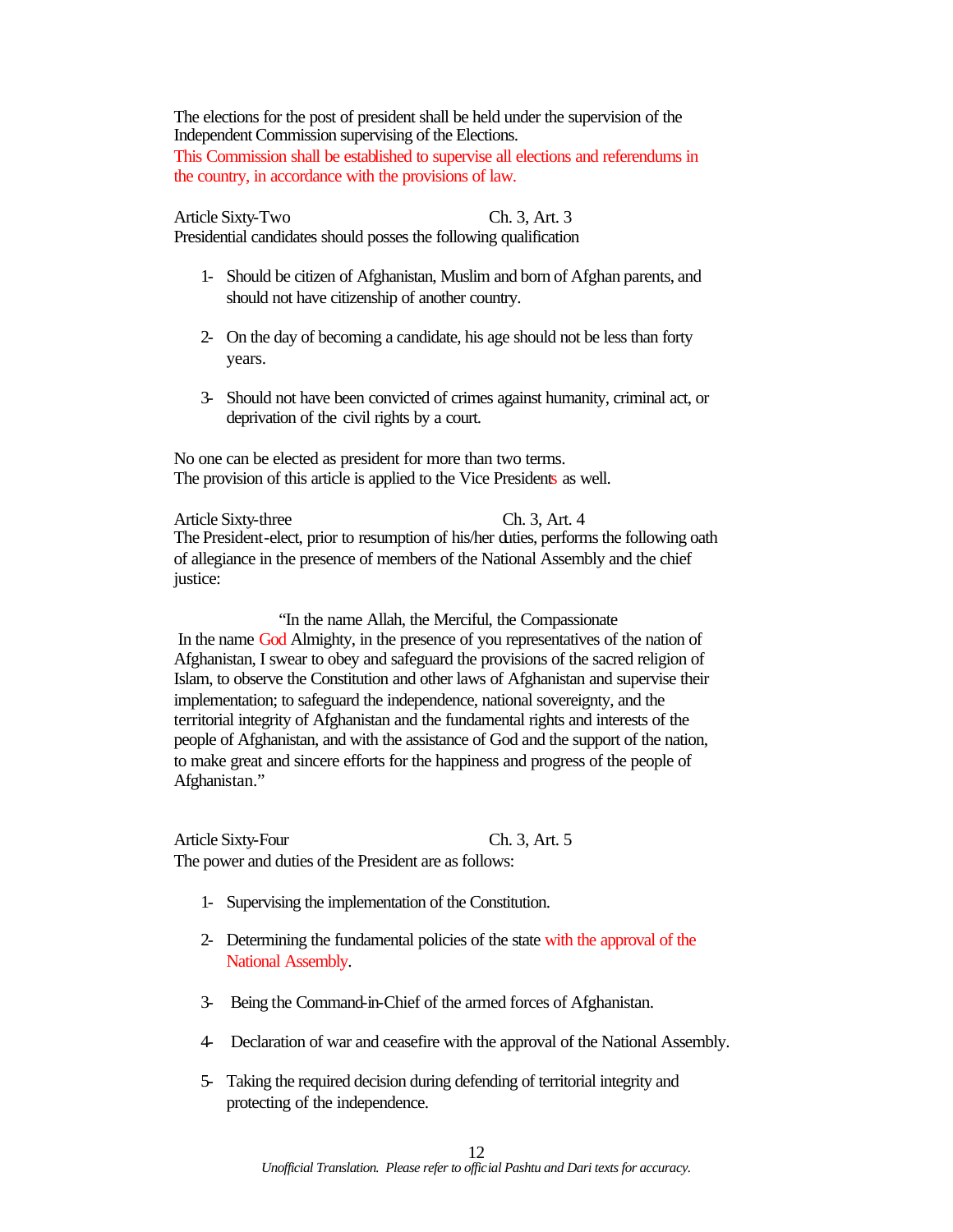- 6- Sending contingents of the armed forces to foreign countries with the approval of the National Assembly.
- 7- Convening Loya Jirga except in a situation stated in Article Sixty-eight f this Constitution.
- 8- Declaring the state of emergency and ending it with the approval of the National Assembly.
- 9- Inaugurating the National Assembly and the Loya Jirga.
- 10- Accepting resignation of the Vice President.
- 11- Appointing of Ministers, the Attorney General, the Director of the Central Bank, Head of the National Security Directorate and the President of the Afghan Red Crescent Society with the approval of the Wolesi Jirga, and acceptance of their dismissal and resignation.
- 12- Appointing the head and members of the Supreme Court with the approval of the Wolesi Jirga.
- 13- Appointment, retirement and acceptance of resignation and dismissal of judges, officers of the armed forces, police, national security, and highranking officials in accordance with the law.
- 14- Appointment of heads of diplomatic missions of Afghanistan in foreign countries and international organizations.
- 15- Accepting the credentials of diplomatic missions in Afghanistan.
- 16- Signing of laws and legislative decrees.
- 17- Issuing credential letter for the conclusion of bi-lateral and international treaties in accordance with the provisions of law.
- 18- Reducing and pardoning penalties in accordance with law.
- 19- Issuing medals, and honorary titles in accordance with the provision of law.
- 20- The establishment of commissions for the improvement of the administrative condition of the country, in accordance with law.
- 21- Exercising other authorities in accordance with the provisions of this Constitution.

Article Sixty-Five Ch. 3, Art. 6 The President can call for a referendum on important national, political, social or economic issues.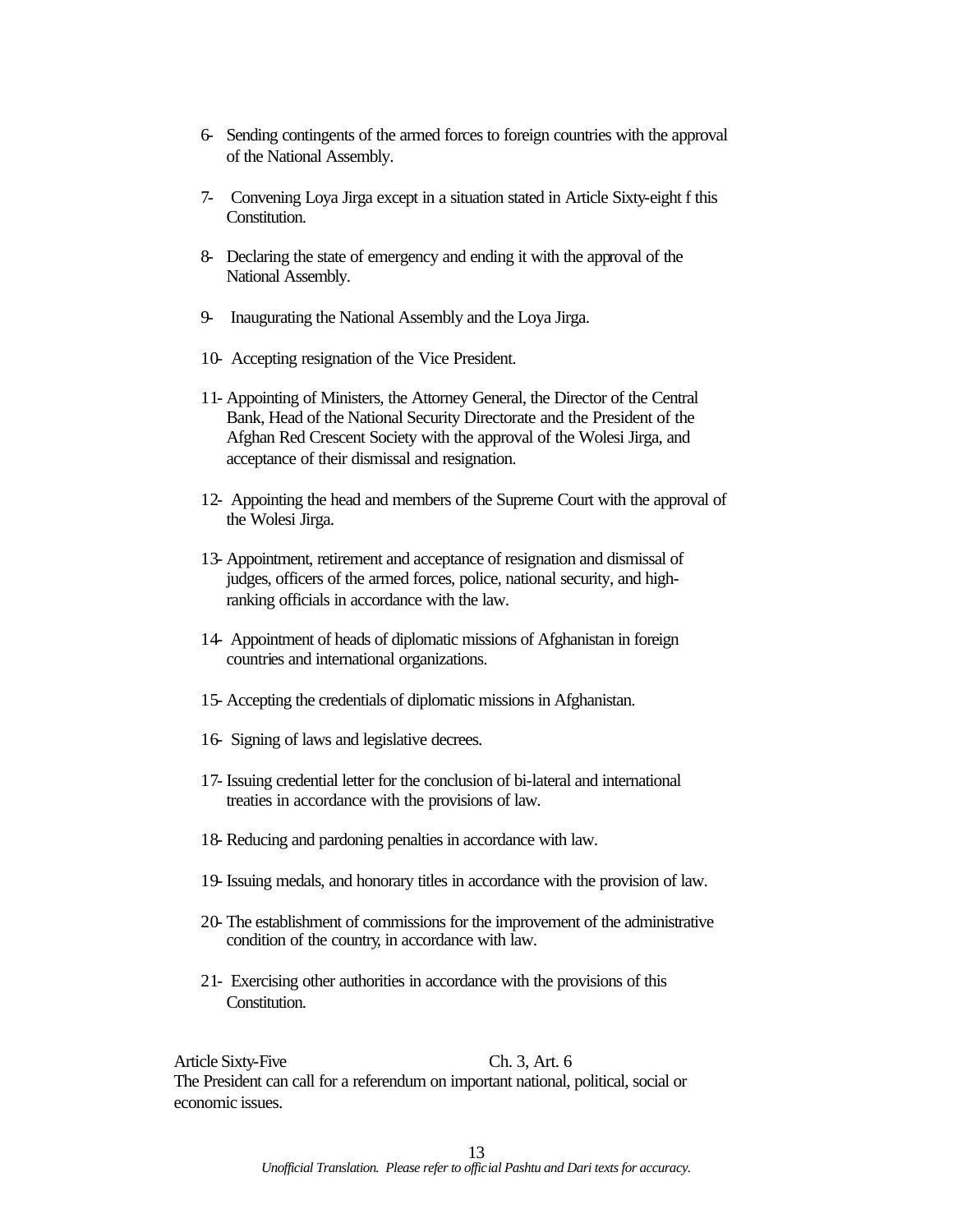Call for referendum shall not be contrary to the provisions of this constitution or for the amendment of it.

Article Sixty-Six Ch. 3, Art. 7 The President takes into consideration the supreme interests of the people of Afghanistan while enforcing the powers stated in this Constitution. The President cannot sell or bestow state properties without the provisions of the law. The President cannot act based on linguistic, ethnic, religious, political, and regional considerations during his term in office.

Article Sixty-Seven Ch. 3, Art. 8

In case of resignation, impeachment ,or death of the President, or of a serious illness that could hinder the performance of duties, the First Vice President undertakes his duties and authorities.

The President declares his resignation personally to the National Assembly.

The serious illness shall be proved by an authorized medical committee appointed by the Supreme Court.

In this case, election for the new President shall be held within the period of three months in accordance with the article 61 of this constitution.

During the time when the First Vice President fills in as the interim President, he cannot perform the following:

- 1. Amendment of the constitution
- 2. Dismissal of ministers.
- 3. Call for a referendum.

During this period the Vice Presidents can nominate themselves as candidates for the post of President in accordance with the provisions of this constitution.

In the absence of the President, the duties of the First Vice President shall be determined by the President.

### Article Sixty-Eight Ch. 3, Art. 10 In case of resignation and or death of one of the Vice President, another person shall replace him by the proposal of the President and approval of the Wolesi Jirga. In case of simultaneously death of the President and First Vice President, his duties shall be implemented in turn by the Second Vice President, by the Chair of the Meshrano Jirga and in the absence of the chair of the Meshrano Jirga, Chair of the Wolesi Jirga, and in the absence of the Chair of the Wolesi Jirga, the Foreign Minister shall take the duties of the President in accordance with the article 67 of this constitution.

### Article Sixty-Nine Ch 3, Art 11 The President is responsible to the nation and the Wolesi Jirga in accordance with this article.

Accusations of crime against humanity, national treason or crime can be leveled against the President by one third of the members of the Wolesi Jirga.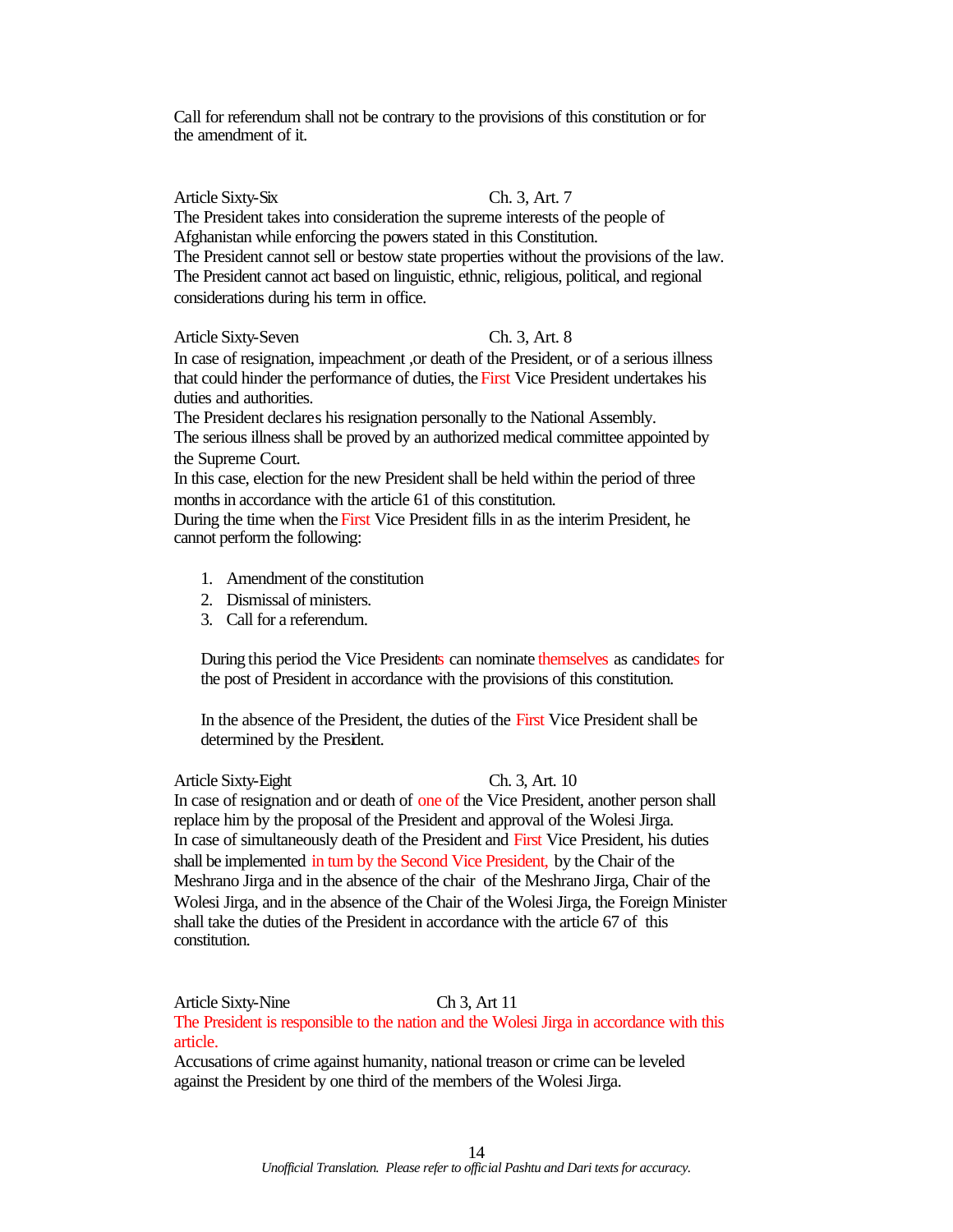If two third of the Wolesi Jirga votes for charges to be brought forth, the Wolesi jirga shall convene a Loya Jirga within one month. If the Loya Jirga approve the accusation by a two-thirds majority of votes the President is then dismissed, and the case is referred to a special court. The special court is composed of three members of the Wolesi Jirga, and three members of the Supreme Court appointed by the Loya Jirga and the Chair of the Meshrano Jirga. The lawsuit is conducted by a person appointed by the Loya Jirga.

In this situation, the provisions of Article 67 of this Constitution are applied.

Article Seventy Ch. 3. Art. 12 The salary and expenditures of the President are regulated by law. After expiration of his term, the President is entitled to financial benefits of the presidency for the rest of his life in accordance with the law except in the case of dismissal.

# Chapter Four

# The Government

Article Seventy one Ch. 4, Art. 1 The government consists of the ministers who work under the Chairmanship of the President.

Ministers are appointed by the President and shall be introduced for approval to the National Assembly.

Article Seventy-two Ch. 4, Art. 2 The person who is appointed as the Minister, should have the following qualifications:

- 1- Must have only the citizenship of Afghanistan. Should a nominee for a ministerial post also hold the citizenship of another country, the Wulesi Jirga shall have the right to confirm or reject his or her nomination.
- 2- Should have higher education, work experience and, good reputation.
- 3- His age should not be less than thirty-five.
- 4- Should not have been convicted of crimes against humanity, criminal act, or deprivation of civil rights by a court.

Article Seventy-three Ch. 4. Art. 3 The Ministers can be appointed from within and without the National Assembly. If a member of the National Assembly is appointed as a minister, he loses his membership in the National Assembly, and is replaced by another person in accordance with the provisions of law.

Article Seventy-four Ch. 4. Art. 4 Prior to taking office, the minister perform the following oath in the presence of the President: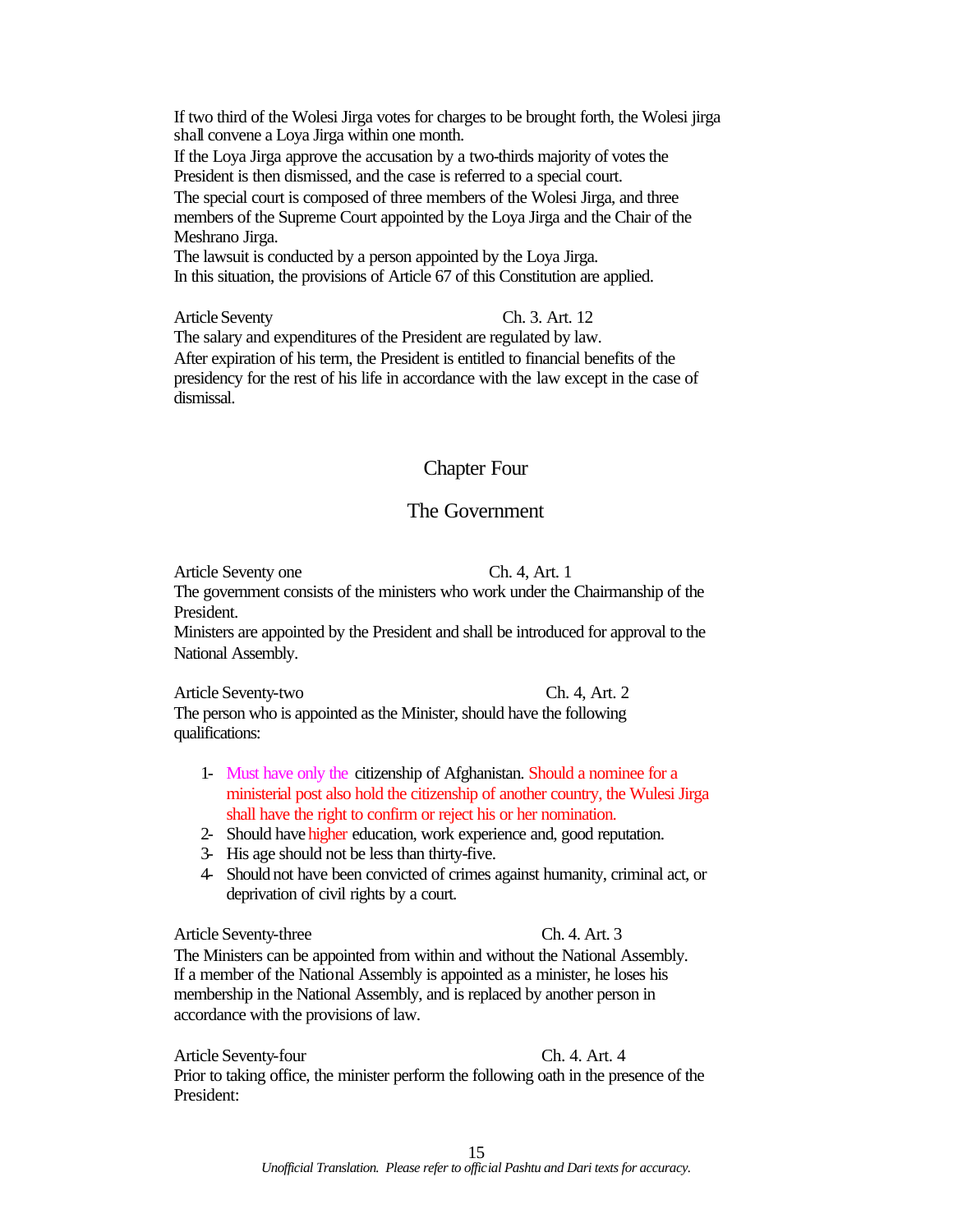In the name of Allah, the merciful and compassionate:

" I swear in the name of God Almighty to support the provisions of the sacred religion of Islam, follow the Constitution and other laws of Afghanistan, protect the rights of citizens, and safeguard the independence, territorial integrity and national unity of Afghanistan, and consider God Almighty present in performing all my responsibilities, and honestly perform the duties assigned to me."

Article Seventy-five Ch. 4. Art. 5

The government has the following duties.

- 1. Execute the provision of this Constitution, other laws, and final orders of the courts.
- 2. Protect the independence, defend the territorial integrity, and safeguard the interests and dignity of Afghanistan in the international community.
- 3. Maintenance of public law and order and elimination of administrative corruption.
- 4. Prepare the budget, regulate financial affairs, and protect public wealth.
- 5. Devise and implement programs for social, cultural, economic, and technological progress.
- 6. Report to the National Assembly at the end of the fiscal year about the tasks accomplished and about the main plans for the new fiscal year.
- 7. Perform other duties as recognized by this Constitution and other laws to be duties of the government.

### Article Seventy-six Ch. 4, Art.6

In order to implement the main policies of the country, and regulation of its duties, the government shall devise and approve regulations.

These regulations should not be contradictory to the text and spirit of any law.

### Article Seventy-seven Ch. 4, Art. 7

As heads of administrative units and members of the government, the ministers perform their duties within the limits determined by this Constitution and other laws. The Ministers are responsible to the President and the Wolesi Jirga for their particular duties.

### Article Seventy-eight Ch. 4. Art. 8

If a Minister is accused of crime against humanity, national treason or criminal act of a crime, the case shall be referred to a special court in accordance with the article 134 of this constitution.

Article Seventy-nine Ch. 4, Art. 9

In cases of recess of the Wolesi Jirga, the government can adopt legislation in an emergency situation on matters other than those related to budget and financial affairs.

The legislative decrees become laws after they are signed by the President. The legislative decrees should be submitted to the National Assembly in the course of thirty days beginning from the first session of the National Assembly. In case of rejection by the National Assembly, the legislations become void.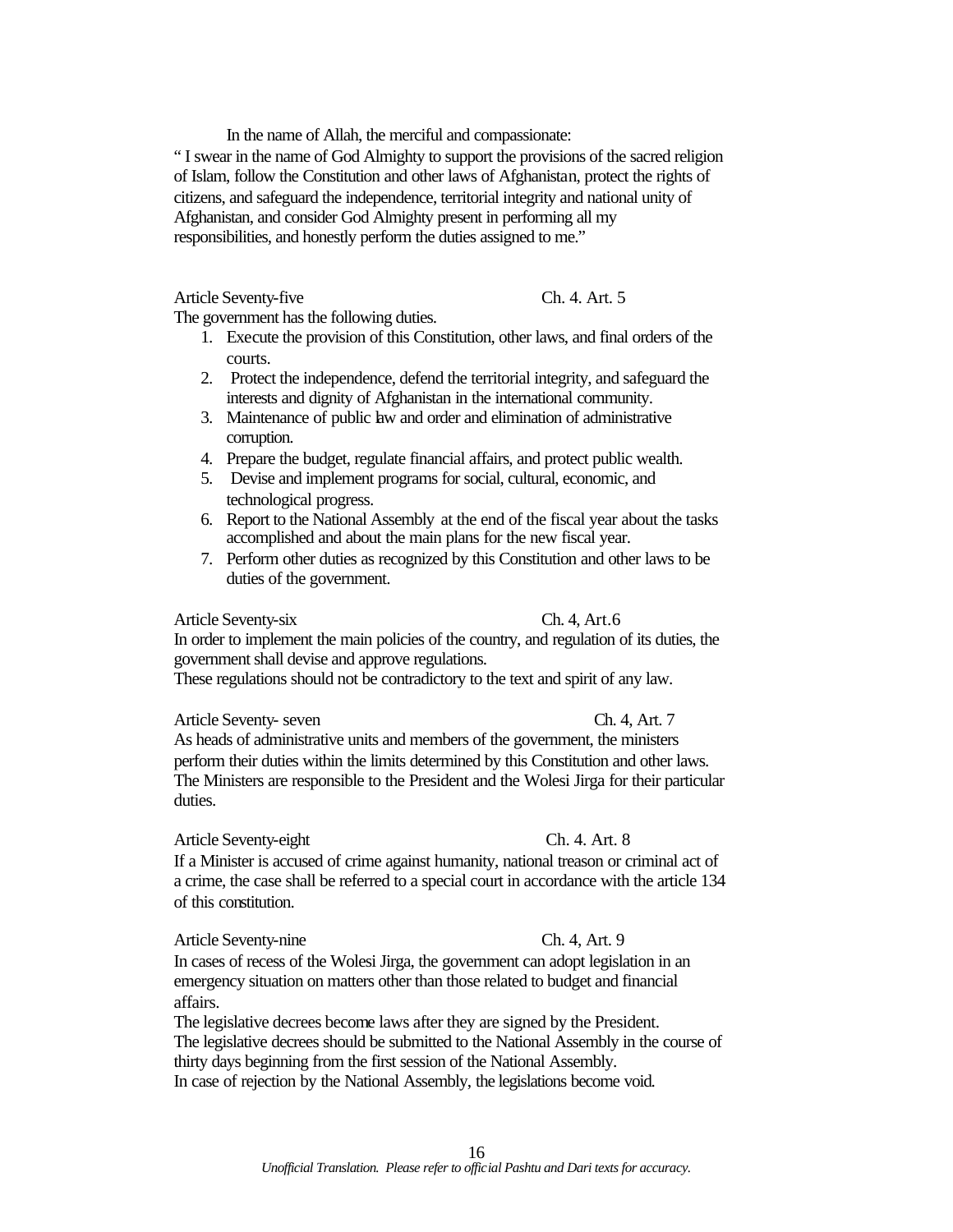Article Eighty Ch. 4, Art. 10

The Minister during the course of their work cannot use their posts for linguistic, regional, ethnic, religion and partisan purposes.

# Chapter Five

# The National Assembly

Article Eighty one Ch. 5. Art. 1 The National Assembly of the Islamic Republic of Afghanistan as the highest legislative organ is the manifestation of the will of its people and represents the whole nation. Every member of the National Assembly takes into judgment the general welfare and supreme interests of all people of Afghanistan at the time of casting their vote. Article Eighty-two Ch. 5, Art. 2 The National Assembly consists of two houses: Wolesi Jirga (the House of People) and Meshrano Jirga. (House of Elders). No one can become member of both houses simultaneously. Article Eighty-three Ch. 5, Art. 3 Members of the Wolesi Jirga are elected by the people through free, general, secret, and direct elections. Their mandate ends on the  $1<sup>st</sup>$  of Saratan of the fifth year after the elections, and the new assembly starts its work. The election of the members of the Wolesi Jirga shall be held within 30 to 60 days before the expiry of the term of the Wolesi Jirga. The number of members of the Wolesi Jirga, proportionate to the population of each region, shall be not more than two hundred and fifty. Electoral constituency and other related issues shall be determined by election laws. In the election law measures should be adopted for so the election system shall provide general and just representation for all the people of the country, and at least two female delegate should be elected from each province. Article Eighty-four Ch. 5, Art. 4

Members of the Meshrano Jirga are elected and appointed as follows:

- 1- From among the members of each provincial council, the respective council elects one person for a period of four years.
- 2- From among the district councils of each province, the respective councils elect one person for a period of three years.
- 3- The President from among experts and experienced personalities including two representatives from the disabled and impaired and two representatives from the Kochis – appoints the remaining one-third of the members for a period of five years.

The president appoints 50% of these people from among women.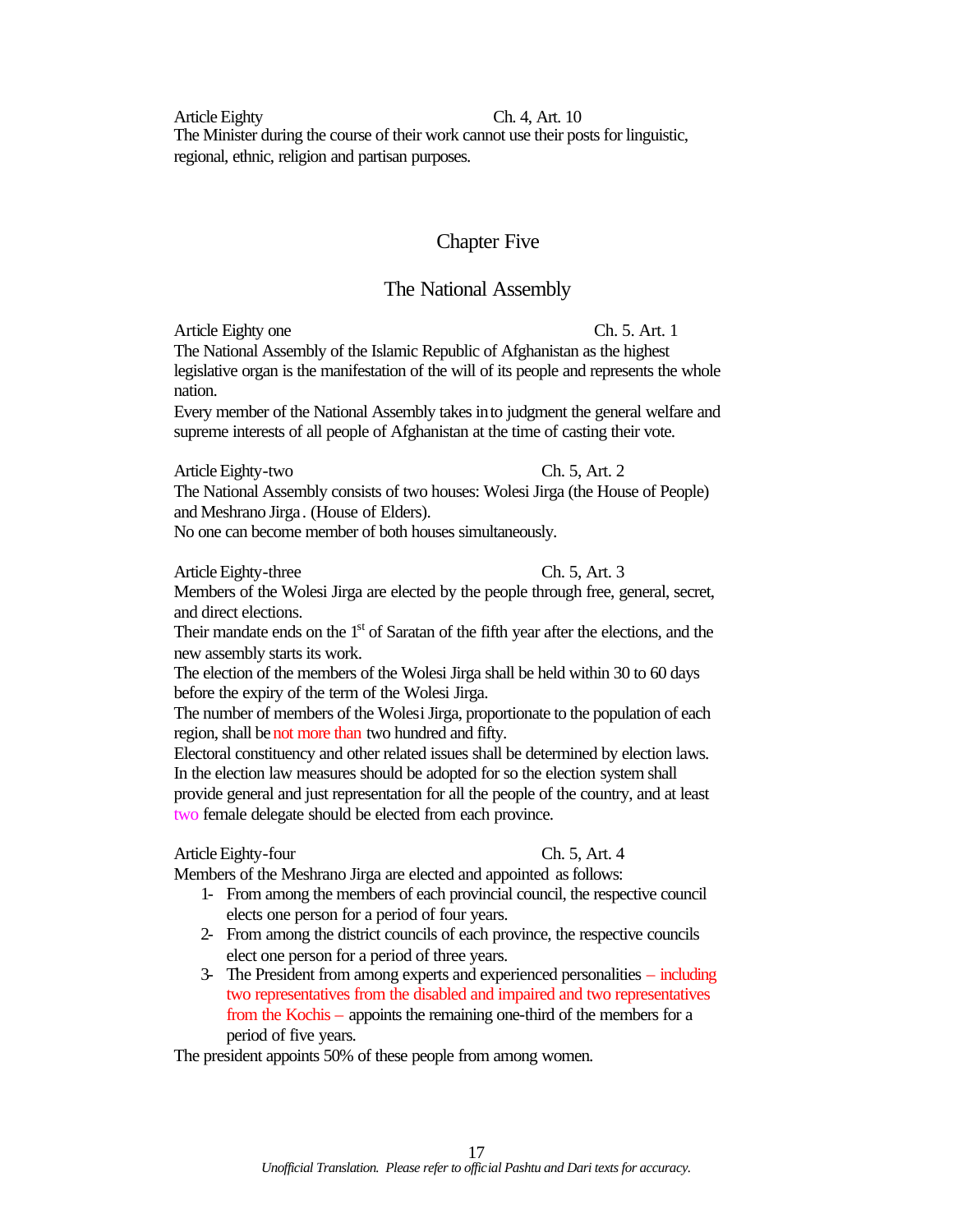A person, who is appointed as a member of the Meshrano Jirga, shall relinquish his membership in the respective council, and another person replaces him in accordance with the law.

Article Eighty-five Ch. 5, Art. 5 A person who is nominated or appointed as a member of the National Assembly should have the following qualifications in addition to those considered by voters.

- 1. Should be the citizen of Afghanistan, or has obtained the citizenship of the state of Afghanistan at least ten years before becoming a candidate.
- 2. Should not have been convicted by a court for committing a crime against humanity, a crime, or sentenced of deprivation of his civil rights.
- 3. Members of Wolesi Jirga should be Twenty Five years old at the date of candidacy, and members of the Meshrano Jirga should be Thirty Five years old at the date of candidacy or appointment.

Article Eighty-six Ch. 5, Art. 6 Credentials of members of the National Assembly are reviewed by the Independent Electoral Commission in accordance with law.

Article Eighty-seven Ch. 5. Art.7 In the beginning of the legislative period, each one of the two houses elects one of its members as the Chairperson, and two people as the first and second Vice Chairperson, and two people as the secretary and assistant secretary for a period of one year.

These individuals constitute the administrative board in their respective houses. The duties of the administrative boards are determined in the regulations pertaining to the internal duties of each house.

Article Eighty-eight Ch. 5. Art. 8 Each house of the National Assembly sets up commissions to study the topics under discussion in accordance with its internal regulations.

Article Eighty-nine Ch. 5, Art. 9

The Wolesi Jirga has the authority to set up a special commission if one-third of its members put forward a proposal to inquire about and study government actions. The composition and procedure of this commission shall be specified by the internal regulations of the Wolesi Jirga.

Article Ninety Ch. 5, Art. 10

The National Assembly has the following powers:

- 1- Ratification, modification, or abrogation of laws and or legislative decrees.
- 2- Approval of plans for economic, social, cultural, and technological development.
- 3- Approval of state budget, permission for obtaining, and granting loans.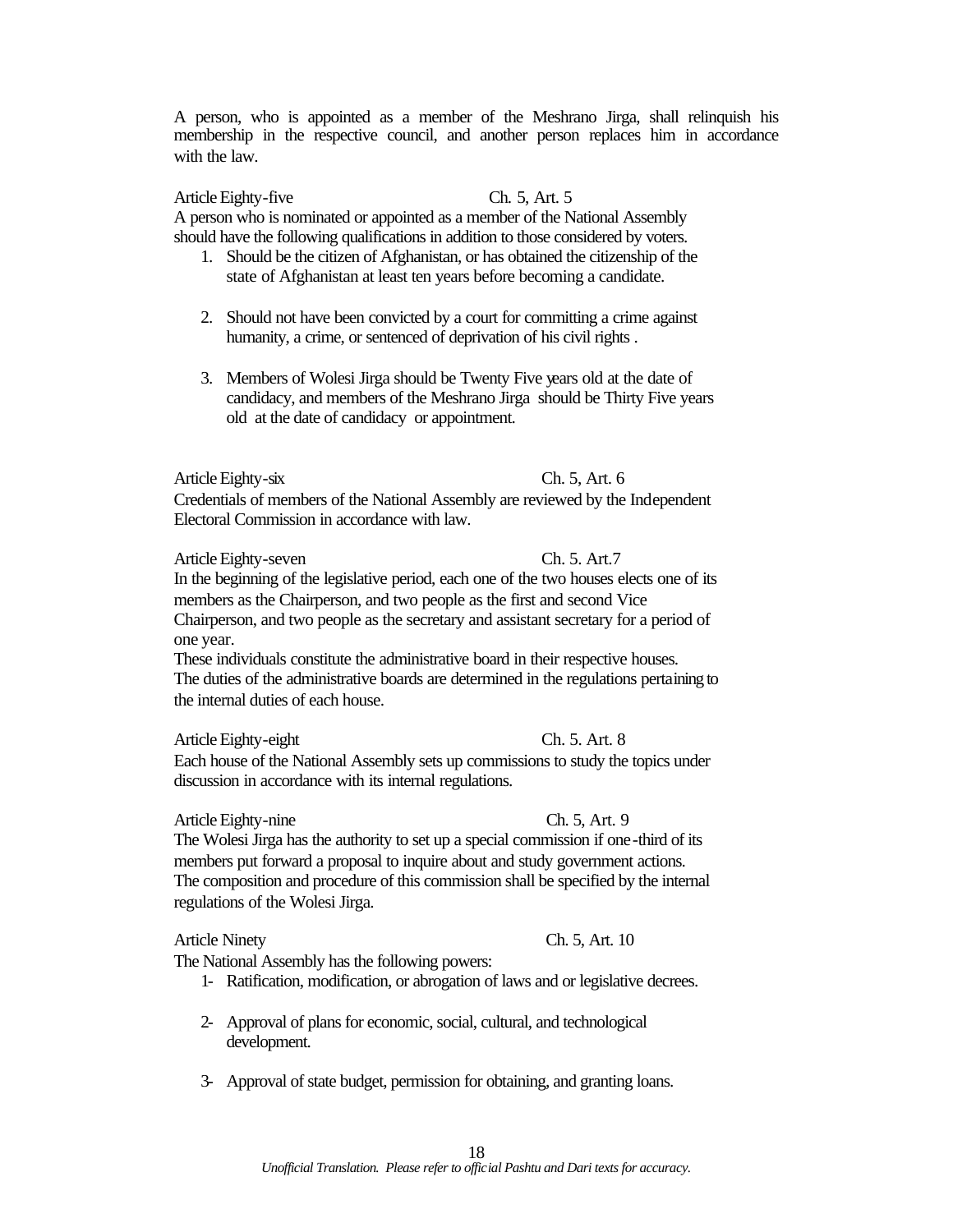- 4- Creation, modification of administrative units.
- 5- Ratification of international treaties and agreements, or abrogation of the membership of Afghanistan to them.
- 6- Other authorities specified in this Constitution.

Article Ninety-one Ch. 5, Art. 11

Wolesi Jirga has the following special powers:

- 1. Deciding on interpellation of each of the ministers in accordance with the provisions of article 92 of this constitution.
- 2. Taking the final decision about the state's development programs and state budget, in case of a disagreement between the Wolesi Jirga and the Meshrano Jirga.
- 3. Approval of the appointments according to the provisions of this constitution.

Article Ninety- two Ch. 5, Art. 12

Wolesi Jirga, based on a proposal by one-tenth of all members, can interpellate each of the Ministers.

If the responses given are not satisfactory, Wolesi Jirga shall consider the issue of vote of no confidence.

Vote of no confidence on a Minister should be explicit, direct, and on the basis of well founded reasons.

This vote should be approved by a majority of all members of the Wolesi Jirga.

Article Ninety-three Ch. 5. Art. 13

Any commission of both Houses of the National Assembly can question each of the Ministers about specific topics.

The person questioned can provide verbal or written response.

Article Ninety-four Ch. 5. Art. 14 Law is what both Houses of the National Assembly approve and the President endorses unless this Constitution states otherwise.

In case the President does not agree to what the National Assembly approves, he or she can send the document back with justifiable reasons to the Wolesi Jirga within fifteen days of its submission.

With the passage of this period or in case the Wolesi Jirga approves a particular case again with a majority of two-thirds votes, the bill is considered endorsed and enforced.

Article Ninety-five Ch. 5. Art. 15

Proposal for the promulgation of a law can be initiated by the government, or members of the National Assembly, and in the domain of regulating the judicial affairs through the Supreme Court by the government.

Article Ninety-six Ch. 5 Art. 16 Proposal for budget and financial affairs are initiated only by the government.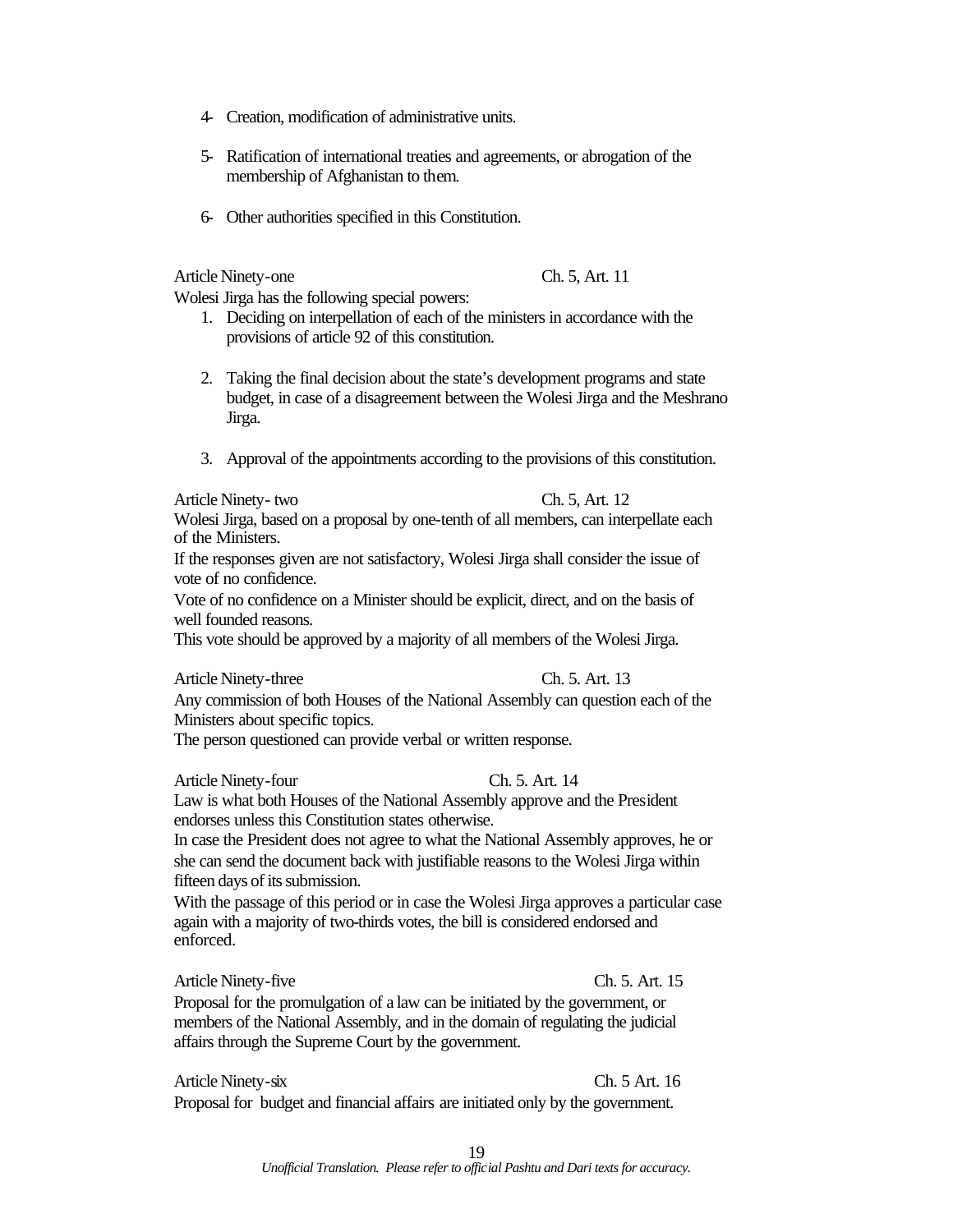Article Ninety-seven Ch. 5, Art. 17

Proposals for promulgation of law initiated by the government are submitted first to the Wolesi Jirga.

 If a proposal for the promulgation of law includes imposition of new taxes or reduction in state incomes, it is included in the working agenda on condition that an alternative source is also envisioned.

The Wolesi Jirga approves or rejects the proposal of the promulgation of law including budget and financial affairs and the proposal of taking or giving loan after discussion as a whole.

The Wolesi Jirga cannot delay the proposal more than one month.

The proposed draft of law is submitted to the Meshrano Jirga, after its approval by the Wolesi Jirga.

The Meshrano Jirga decides on the draft within a period of fifteen days The National Assembly shall give priority to the promulgation of laws, treaties, and development plans of the government that require argent consideration and decision as per the request of the government.

If a proposal for promulgation of law is initiated by ten members of one of the two Houses and then approved by one fifth members of the respective houses, it can be admitted to the agenda of the respective houses.

Article Ninety-eight Ch. 5, Art. 18

The state budget and development plan of the government is submitted through the Meshrano Jirga along with an advisory comments to the Wolesi Jirga.

The decision of the Wolesi Jirga, irrespective of the consent of the Meshrano Jirga, is enforceable after it is signed by the President.

If for some reasons the budget is not approved before the beginning of the new fiscal year, the budget of the year before is applied until the approval of the new budget. The government is obligated to give to the Wolesi Jirga the budget of the new fiscal year and a brief account of the current year's budget within the forth quarter of the fiscal year.

The definite account of the previous fiscal year shall be submitted by the government to the Wolesi Jirga within six months of the new year, in accordance with the provisions of law

Wolesi Jirga cannot delay the approval of the budget for more than one month or permission to give or take loan for more than a 15 days.

If during this period Wolesi Jirga does not take any decision with regards to taking or giving loan, the proposal will be considered as approved.

Article Ninety-nine Ch. 5, Art. 19

If, during a session of the National Assembly, the annual budget or a developmental plan or an issue related to public security, territorial integrity, and the country's independence is under discussion, the session of the assembly cannot end before the approval of the matter.

Article One hundred Ch. 5, Art. 20

In case the decision of one house is rejected by another house, a combined committee composed of equal members of each house is formed to resolve the disagreement. The decision of the committee is enforced after its approval by the President.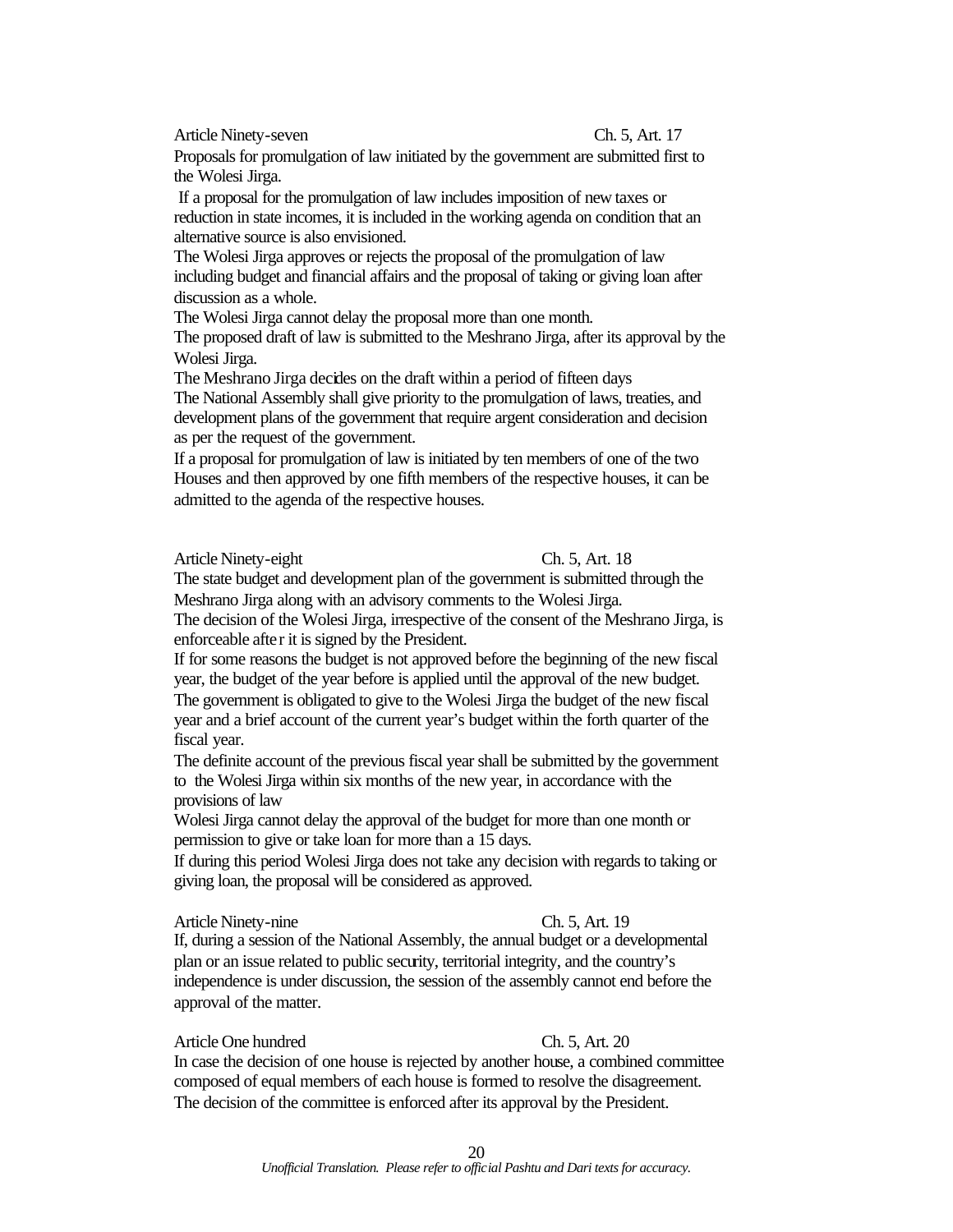In case the combined committee cannot solve the disagreement, the defeated resolution is considered void. And, if the resolution is approved by the Wolesi Jirga, it can be approved in the next session of the Wolesi Jirga by the majority of its members.

This approval is assumed as enforceable, after it is signed by the President, without submission to the Meshrano Jirga.

In case the disagreement between the two houses is over legislations involving financial affairs, and the combined committee is not able to resolve it, the Wolesi Jirga can approve the draft by the majority vote of its members.

This draft is assumed as enforceable without submission to the Meshrano Jirga after it is signed by the President.

### Article One hundred-one Ch. 5, Art. 21

No member of the National Assembly is legally prosecuted due to expressing his views while performing his duty.

### Article One hundred-two Ch. 5, Art. 22

When a member of the National Assembly is accused of a crime, the law enforcement authority informs the house, of which the accused is member, about the case, and the accused member can be prosecuted.

In case of an evident crime, the law enforcement authority can legally pursue and arrest the accused without the permission of the house, which the accused is a member of.

In both cases, when legal prosecution requires detention of the accused, law enforcement authorities are obligated to inform the respective house, about the case immediately.

If the accusation takes place when the assembly is in recess, the permission of arrest is obtained from the administrative board of the respective house and the decision of this board is presented to the first session of the aforementioned house for a decision.

Article One Hundred three Ch. 5, Art. 23

The ministers can participate in the sessions of each one of the two houses of the National Assembly.

Each house of the National Assembly can demand the participation of Ministers to take part in its session.

Article One Hundred and four Ch. 5, Art. 24

Both houses of the National Assembly hold their sessions separately at the same time.

Under the following circumstances, both houses can hold joint sessions:

- 1. When the legislative session, or the annual session is inaugurated by the President.
- 2. When it is deemed necessary by the President.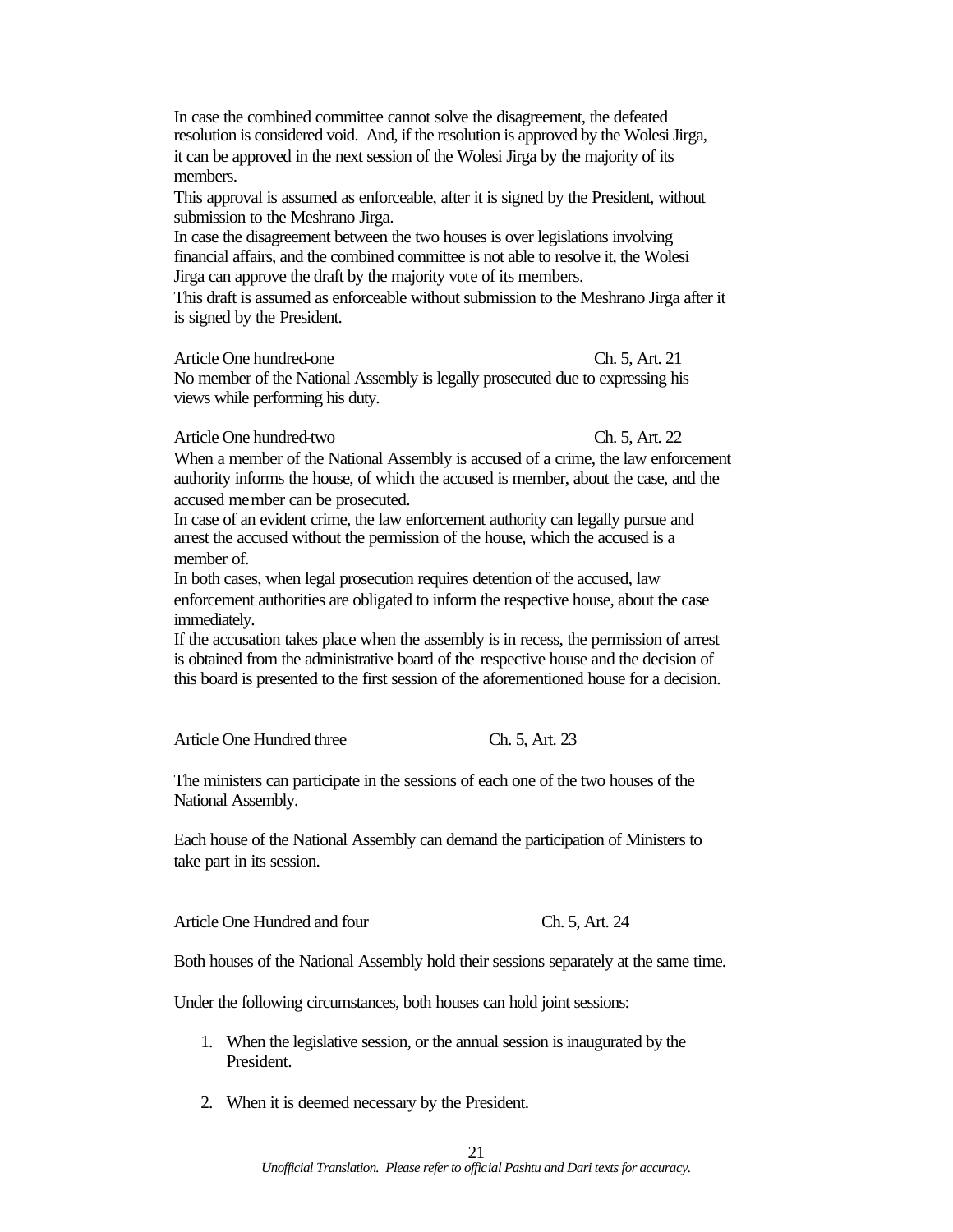In this case the head of the Wolesi Jirga, chairs the joint session of the National Assembly.

Article One Hundred and five Ch. 5, Art. 25

The sessions of the National Assembly are open unless the Chairman of the assembly, or at least ten members of the National Assembly request their secrecy and the assembly accepts this request.

No one shall enter the building of the National Assembly by force.

Article One Hundred and six Ch. 5, Art. 26 The quorum for sessions of each house of the National Assembly is a majority of its members, and its decisions are taken by majority of the members present, unless this Constitution states otherwise.

Article One Hundred and seven Ch. 5, Art. 27 The National Assembly convenes two ordinary sessions each year. The term of the National Assembly in each year is nine months. When necessary, the assembly can extend this period. Extraordinary sessions of the assembly during recess can take place by the order of the President.

Article One Hundred and eight Ch. 5, Art. 28 In cases of death, resignation or dismissal of a member of the Wolesi Jirga, and/or disability or handicap, which prevents performance of duties permanently, election in the related constituency is held for a new representative for the rest of the legislative period, in accordance with the law.

In the above-mentioned situations, a new member of the Meshrano Jirga shall be appointed in accordance with Article 87 of this Constitution.

Matters involving the presence or absence of members of the National Assembly are regulated according to internal rules.

Article One Hundred and nine Ch. 5, Art. 29 Proposals for amendments of the electoral law cannot be included in the working agenda of the assembly during the last year of the legislative period.

# Chapter Six

# Loya Jirga

Article One Hundred and ten Ch. 6. Art. 1 Loya Jirga is the highest manifestation of the people of Afghanistan.

> *Unofficial Translation. Please refer to official Pashtu and Dari texts for accuracy.* 22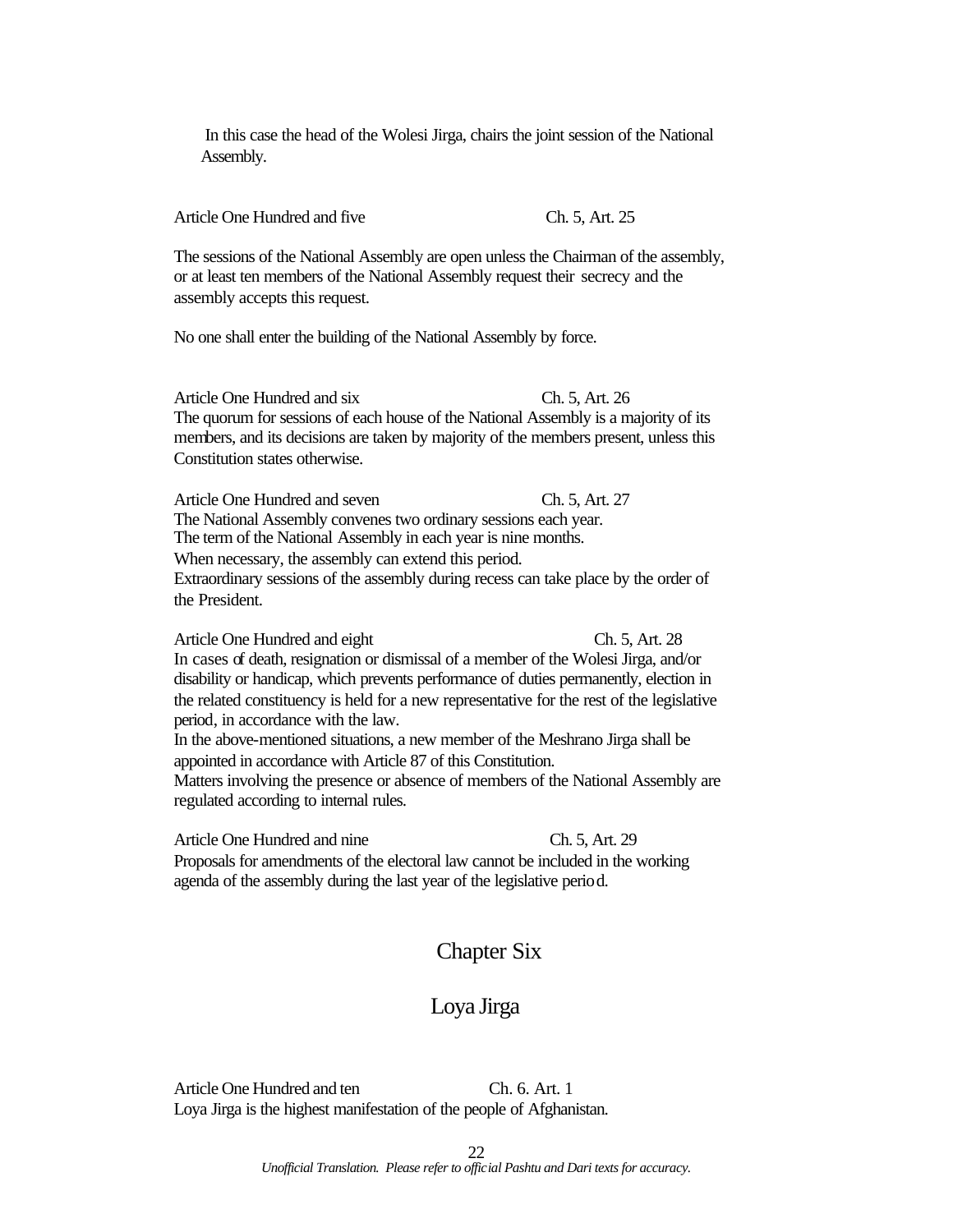Loya Jirga consists of the following:

1- Members of the National Assembly.

2- Chairpersons of the provincial, and district councils.

The ministers, Chief Justice and members of the Supreme Court, can participate in the sessions of the Loya Jirga without the right to vote.

Article One Hundred and eleven Ch. 6. Art. 2

Loya Jirga is convened in the following situations:

- 1- To take decision on the issues related to independence, national sovereignty, territorial integrity, and supreme interests of the country.
- 2- To amend the provisions of this Constitution.
- 3- To prosecute the President in accordance with the provisions of Article 69 of this Constitution.

Article One Hundred and twelve Ch. 6. Art. 3 The Loya Jirga in its first session elects from among its members a chairperson, a deputy-chair, and a secretary and an assistant secretary.

Article One Hundred and thirteen Ch. 6. Art. 4 The quorum of the Loya Jirga for voting is completed by the majority of members. The decisions of the Loya Jirga are taken by a majority of the present members except in cases as explicitly stated in this Constitution.

Article One Hundred and fourteen Ch. 6. Art. 56 Discussions of the Loya Jirga are open except when one –fourth of its members demand their secrecy, and the Loya Jirga accepts this demand.

Article One Hundred and fifteen Ch. 6. Art. 7 During the session of a Loya Jirga, the provision of Articles 101 and 102 of this Constitution are applied on its members.

# Chapter Seven

# The Judiciary

Article One Hundred and sixteen Ch. 7. Art. 1 The judicial branch is an independent organ of the state of the Islamic Republic of Afghanistan. The judicial branch consists of the Supreme Court (Stera Mahkama), High Courts, Appeal Courts. Structure of authorities of which are determined by law. The Supreme Court as the highest judicial organ, heads the judiciary organ of the Islamic Republic of Afghanistan.

Article One Hundred and seventeen Ch. 7. Art. 2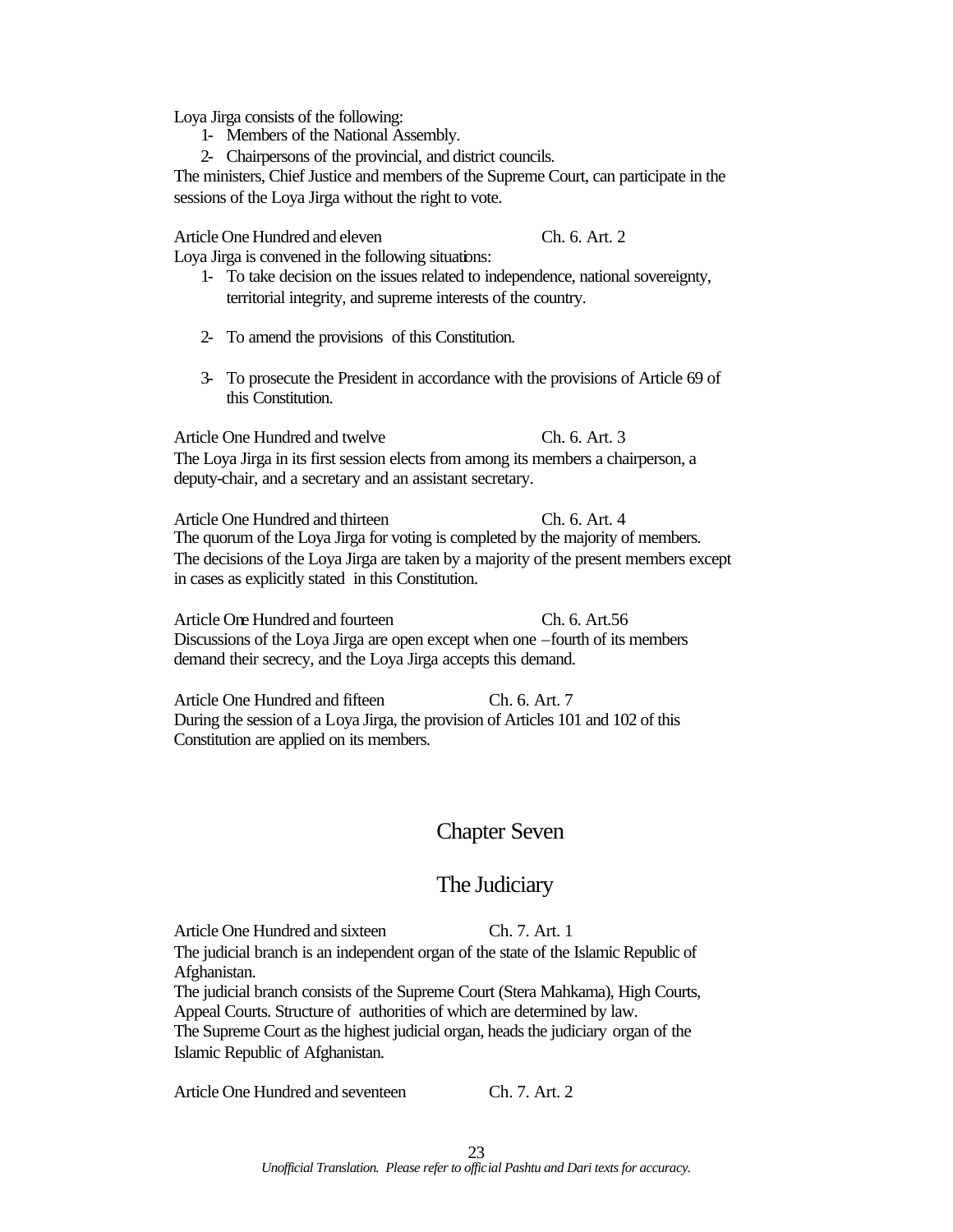The Supreme Court is composed of nine members who are appointed by the President for a period of ten years with the approval of the Wolesi Jirga with observance of the provisions of last paragraph of the Article 50 and article 118 of this Constitution. In the beginning the appointment will be as such:

Three members are appointed for a period of four years, three members for seven years and three members for ten years. Later appointments will be for a period of ten years.

The appointment of the members for the second term is not permissible. The President appoints one of its members as the Head of the Supreme Court. Members in no way can be dismissed from their service until the end of their term, except circumstances stated in Article 127 of this Constitution.

Article One Hundred and eighteen Ch. 7. Art. 3 A member of the Supreme Court shall have the following qualifications:

- 1- The age of the Head of the Supreme Court and its members should not be lower than forty at the time of appointment
- 2- Shall be a citizen of Afghanistan.
- 3- Shall have a higher education in law or in Islamic jurisprudence, and shall have sufficient expertise and experience in the judicial system of Afghanistan.
- 4- Shall have high ethical standards and a reputation of good deeds.
- 5- Shall not have been convicted of crimes against humanity, crimes, and sentenced of deprivation of his civil rights by a court.
- 6- Shall not be a member of any political party during the term of official duty.

Article One Hundred and nineteen Ch. 7. Art. 4 Members of the Supreme Court take the following oath in the presence of the President before occupying the post:

"In the name Allah, the Merciful and the Compassionate I swear in the name of God Almighty to support justice and righteousness in accord with the provisions of the sacred religion of Islam and the provisions of this Constitution and other laws of Afghanistan, and to execute the duty of being a judge with utmost honesty, righteousness and nonpartisanship."

Article One Hundred and twenty Ch. 7. Art. 5 The authority of the judicial organ is to attend to all lawsuits in which real individuals or incorporeal including the state stand before it as plaintiff or defendant and in its presence is expressed in accord with provisions of the law.

Article One Hundred and twenty one Ch. 7. Art. 6 The Supreme Court upon request of the Government or the Courts can review compliance with the Constitution of laws, legislative decrees, international treaties, and international conventions, and interpret them, in accordance with the law.

Article One Hundred and twenty two Ch. 7. Art. 7 No law, under any circumstance, can transfer a case from the jurisdiction of the judicial branch to another organ as has been determined in this Constitution. This provision does not apply to establishing special Courts stated in Articles 69 and 78 and 127 of this Constitution and military courts in matters relating to them.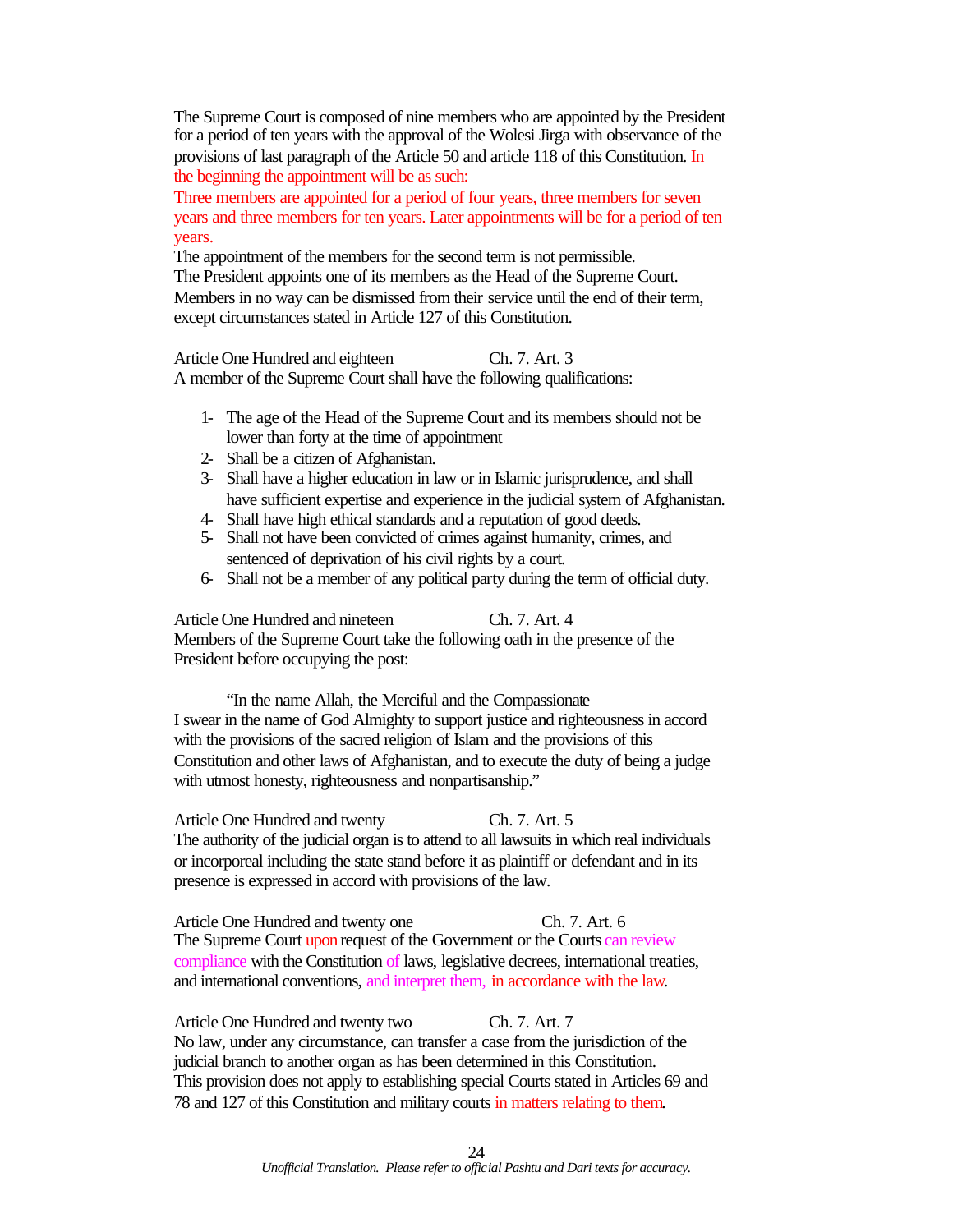The structure and authority of these courts are regulated by law.

Article One Hundred twenty three Ch. 7. Art. 8 With observance of the provisions of this Constitution, the rules related to the structure, authority, and performances of the courts, and the duties of judges are regulated by law.

Article One Hundred and twenty four Ch. 7. Art. 9 Other officials and administrative personnel of the judicial branch are subject to the provisions of the laws related to the officials and other administrative personnel of the state, but their appointment, dismissal, promotion, pension, rewards and punishments are regulated by the Supreme Court in accordance with the law.

Article One Hundred and twenty five Ch. 7, Art. 10 The budget of the judicial branch is arranged in consultation with the government by the Supreme Court and presented to the National Assembly by the government as part of the state budget.

Implementation of the budget of the judicial branch is the authority of the Supreme Court.

Article One Hundred and twenty six Ch. 7. Art. 11 Members of the Supreme Court enjoy official financial benefits for the rest of their lives provided they do not occupy state and political positions.

Article One Hundred and twenty seven Ch. 7. Art. 12 When more than one - third of the members of the Wolesi Jirga demand the trial of the Chief Justice, or a member of the Supreme Court due to a crime committed during the performance of duty, and the Wolesi Jirga approves of this demand by a majority of two-thirds votes, the accused is dismissed from his post and the case is referred to a special court.

The setting up of the court and the procedures of trial are regulated by law.

Article One Hundred and twenty eight Ch. 7. Art. 13 In the courts of Afghanistan, trials are open and everyone is entitled to attend trials within the bounds of law.

The court, in situations which are stated in the law or in situations in which the secrecy of the trial is deemed necessary, can conduct the trial behind closed doors, but the announcement of the court decision should be open in all instances.

Article One Hundred and twenty nine Ch. 7. Art. 14 The court is obliged to state the reasons for the decision it issues. All specific decisions of the courts are enforceable, except for capital punishment, which is conditional upon approval of the President.

Article One Hundred and thirty Ch. 7. Art. 15 While processing the cases, the courts apply the provisions of this Constitution and other laws.

When there is no provision in the Constitution or other laws regarding ruling on an issue, the courts' decisions shall be within the limits of this Constitution in accord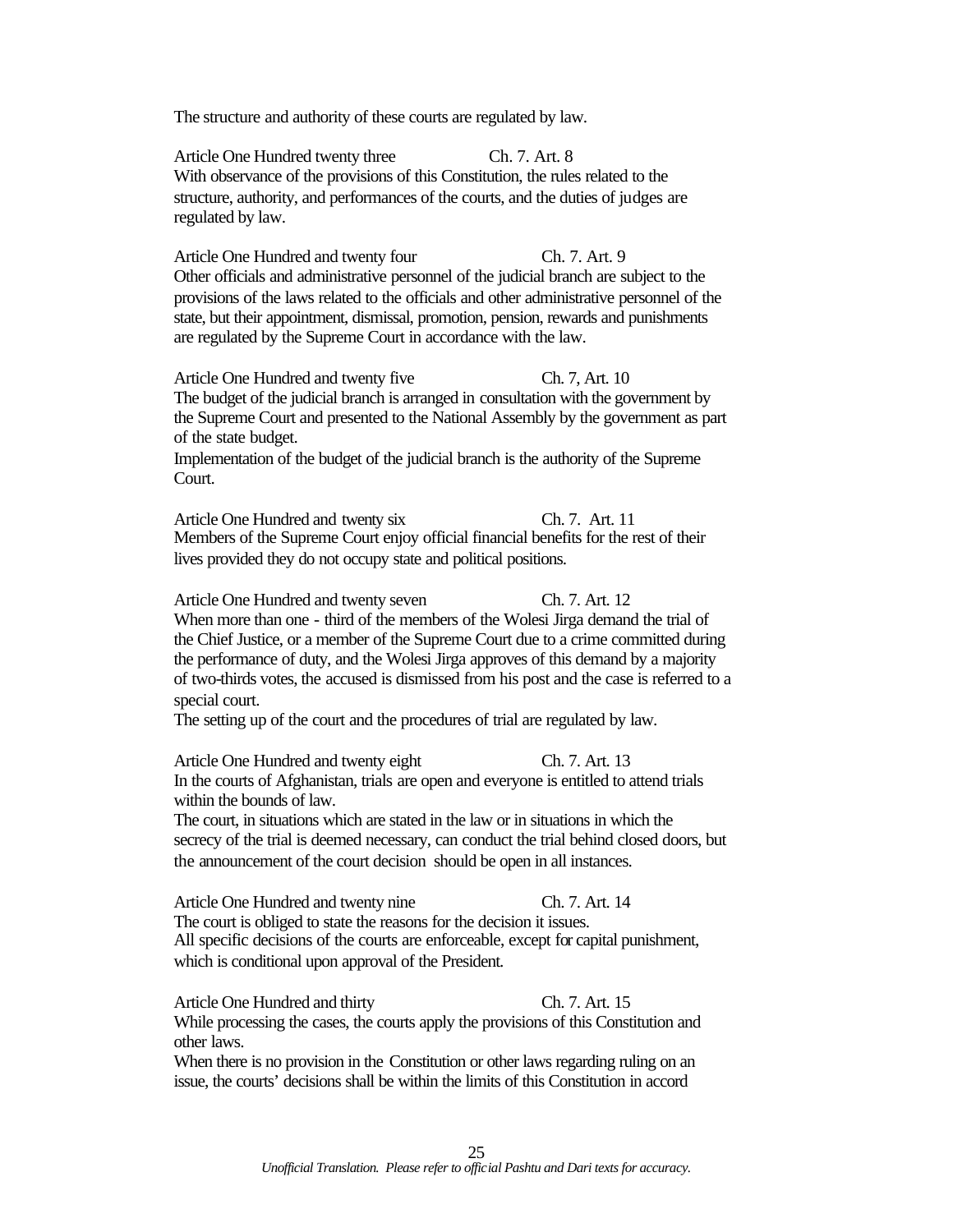with the Hanafi jurisprudence and in a way to serve justice in the best possible manner.

Article One Hundred and thirty one Ch. 7. Art. 16 Courts shall apply Shia school of law in cases dealing with personal matters involving the followers of Shia Sect in accordance with the provisions of law. In other cases if no clarification by this constitution and other laws exist and both sides of the case are followers of the Shia Sect, courts will resolve the matter according to laws of this Sect.

Article One Hundred and thirty two Ch. 7. Art. 17 Judges are appointed with the recommendation of the Supreme Court and approval of the President.

The appointment, transfer, promotion, punishment, and proposals to retire judges are within the authority of the Supreme Court in accordance with the law. The Supreme Court shall establish the General Administration Office of the Judicial Power for the purpose of better arrangement of the administration and judicial affairs and insuring the required improvements.

Article One Hundred and thirty three Ch. 7. Art. 18 When a judge is accused of having committed a crime, the Supreme Court shall inquire about the case involving the judge in accordance with the law. After listening to his defense, when the Supreme Court regards the accusation to be valid, it shall present a proposal about the judge's dismissal to the President. After the Presidential approval, the accused judge is dismissed from duty, and punished in accordance with the provisions of the law.

Article One Hundred and thirty four Ch. 7. Art. 19 Discovery of crimes is the duty of the police and investigation and prosecution are conducted by the Attorney's Office in accordance with the provisions of the law. The Attorney's Office is part the Executive branch, and is independent in its performances.

The structure, authority, and activities of the Attorney's Office are regulated by law. Discovery and investigation of crimes related to the armed forces are regulated by a special law.

Article One Hundred and thirty five Ch. 7. Art. 20 If parties involved in a case do not know the language in which the trial is conducted, they have the right to understand the material and documents related to the case through an interpreter and the right to speak in their mother language in the court.

# Chapter Eight

# The Administration

Article One Hundred and thirty six Ch. 8. Art. 1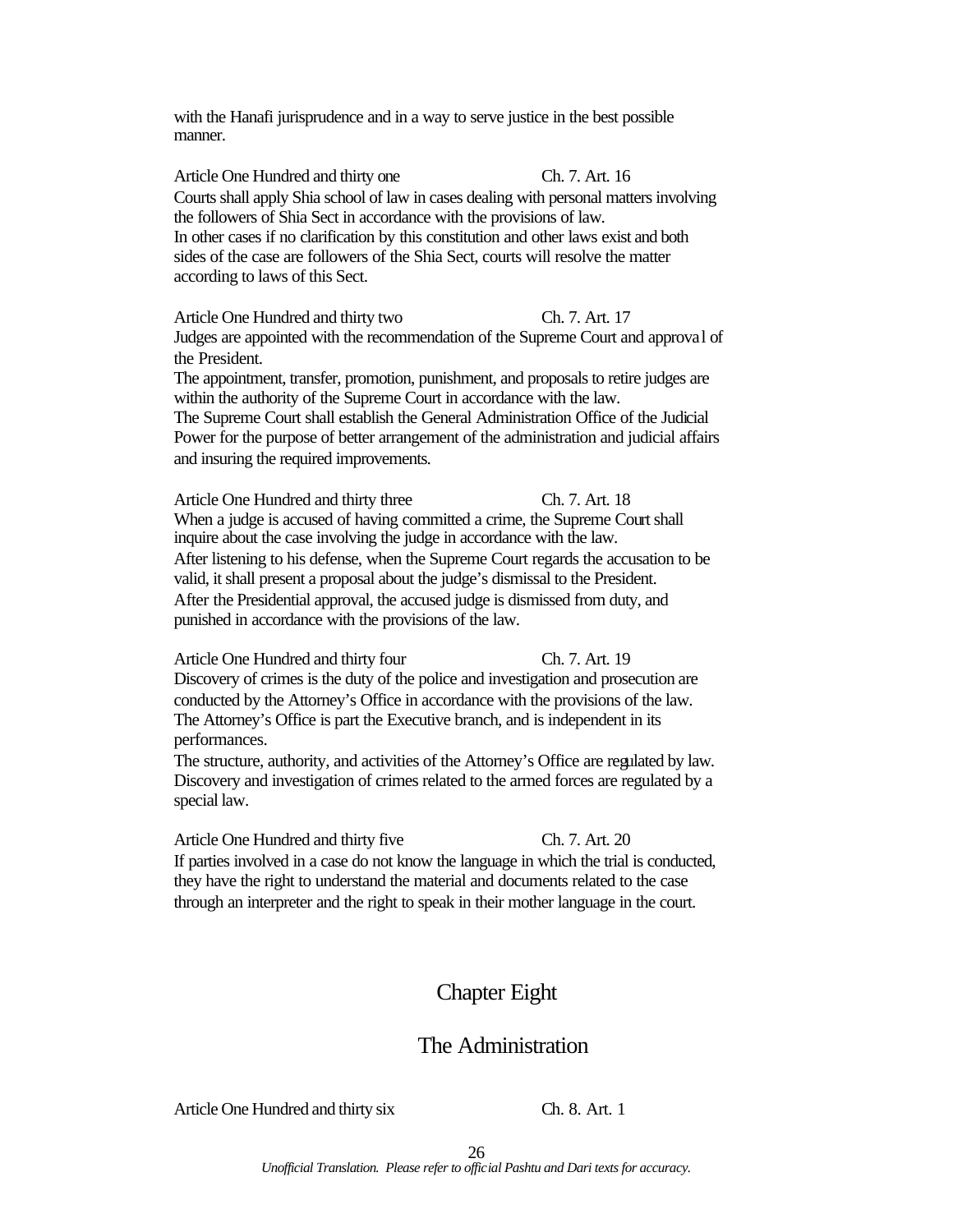The Administration of Islamic Republic of Afghanistan shall be based on central and local administrative units in accordance with the law.

The central administration is divided into a number of administrative units, each of which shall be headed by a minister.

The local administrative unit is a province.

The number, area, parts, and structures of the provinces and the related administrations are regulated by law on the basis of population, social and economic conditions, and geographic location.

Article One Hundred and thirty seven Ch. 8. Art. 2 The government, while preserving the principle of centralism, shall – in accordance with the law – delegate certain authorities to local administration units for the purpose of expediting and promoting economic, social, and cultural affairs, and increasing the participation of people in the development of the nation.

Article One Hundred and thirty eight Ch. 8. Art. 3 In every province a provincial council is to be formed.

Members of the provincial council are elected in proportion to the population by free, direct, secret ballot, and general elections by the residents of the province for a period of four years in accordance with the law.

The provincial council elects one of its members as Chairman.

Article One Hundred and thirty nine Ch. 8. Art. 4 The provincial council takes part in securing the developmental targets of the state and improving its affairs in a way stated in the law, and gives advice on important issues falling within the domain of the province. Provincial councils perform their duties in cooperation with the provincial administration.

Article One Hundred and forty Ch. 8. Art. 5 In order to organize activities involving people and provide them with the opportunity to actively participate in the local administration, councils are set up in districts and villages in accordance with the provisions of the law. Members of these councils are elected by the local people through, free, general, secret and direct elections for a period of three years. The participation of nomads in these councils is regulated by law.

Article One Hundred and forty one Ch. 8. Art. 6 Municipalities shall be set up in order to administer city affairs. The mayor and members of the municipal councils are elected by free, general, secret, and direct elections. The affairs related to municipalities are regulated by law.

Article One Hundred forty two Ch. 8. Art. 7 For the purpose of the implementation of the provisions, and ensuring the values of this constitution, the state shall establish the required departments.

Chapter Nine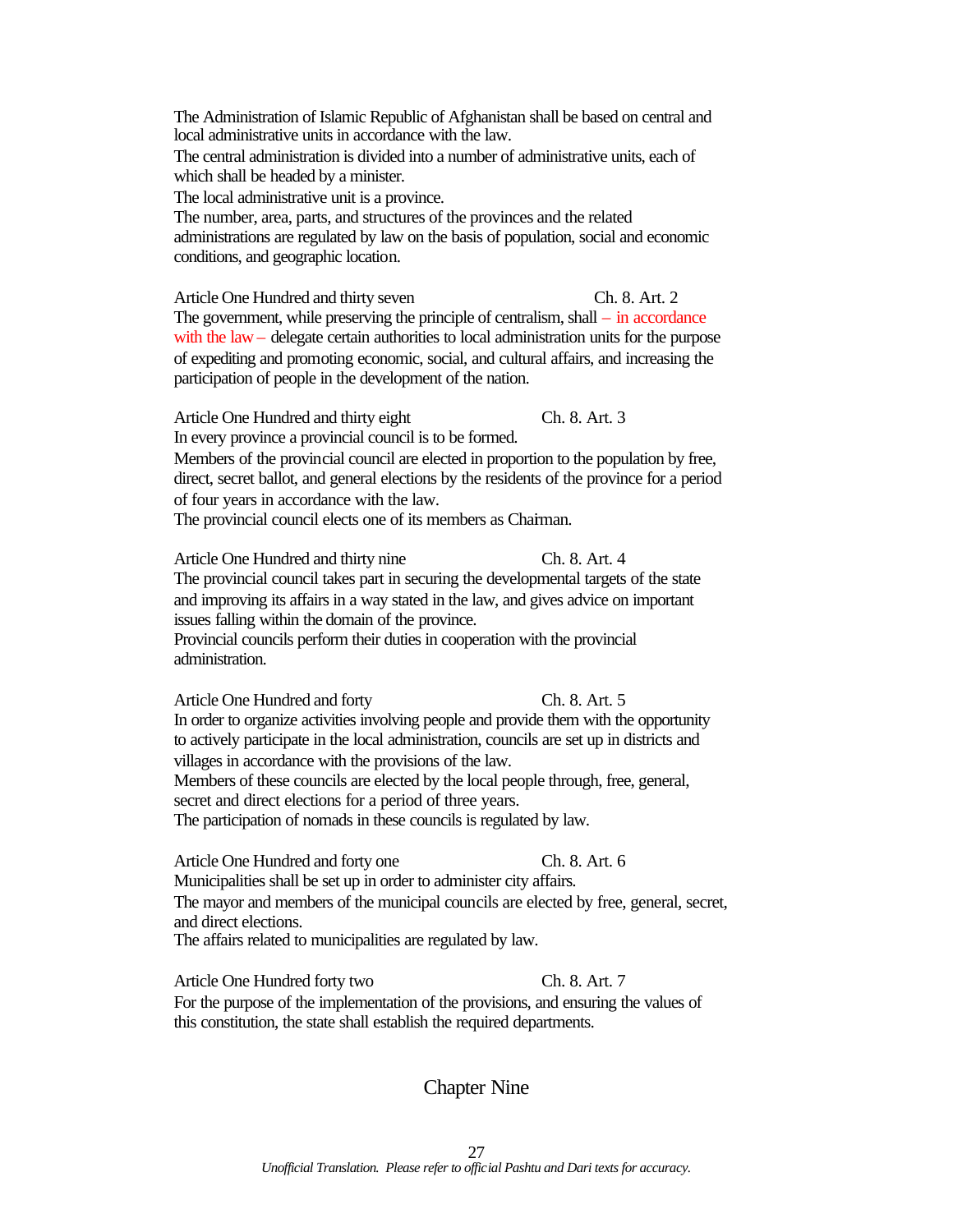# The State of Emergency

Article One Hundred and forty three Ch. 9, Art, 1 If due to war, threat of war, serious rebellion, natural disasters, or situations similar to these protecting the independence or nation's survival becomes impossible by following the provision of this Constitution, the President in confirmation of National Assembly shall declare a state of emergency in some or all parts of the country. If the state of emergency continues for more than two months, the agreement of National Assembly is required for its extension.

Article One Hundred and forty four Ch. 9, Art. 2 During the state of emergency, the President, with the consultations of heads of the National Assembly, and Chief Justice can transfer some authorities of the National Assembly to the government.

Article One Hundred and forty five Ch. 9, Art. 3 During the state of emergency, the President with the consent of the heads of the National Assembly and the Supreme Court, can suspend the validity of the following Articles or can place restrictions on them:

1- Paragraph two of Article twenty-seven

2- Article thirty-six.

- 3- Paragraph two of Article thirty-seven.
- 4- Paragraph two of Article thirty-eight.

Article One Hundred and forty six Ch. 9, Art. 4 During the state of emergency, the Constitution cannot be amended.

Article One Hundred and forty seven Ch. 9, Art. 5

If the Presidential term of office, and or the legislative period expire during a state of emergency, the new elections shall be postponed, and the presidency, and the legislative period shall be extended for up to four months.

If the state of emergency continues for more than four months, a Loya Jirga shall be called by the President for further decisions.

Following the termination of state of emergency, election would be held within two months

Article One Hundred and forty eight Ch. 9, Art. 6 After the end of the state of emergency, the measures adopted on the basis of Articles 144 and 145 of this Constitution shall be considered invalid immediately.

# Chapter Ten

# **Amendments**

Article One Hundred and forty nine Ch. 10, Art. 1 The provisions of adherence to the fundamentals of the sacred religion of Islam and the regime of the Islamic Republic cannot be amended.

28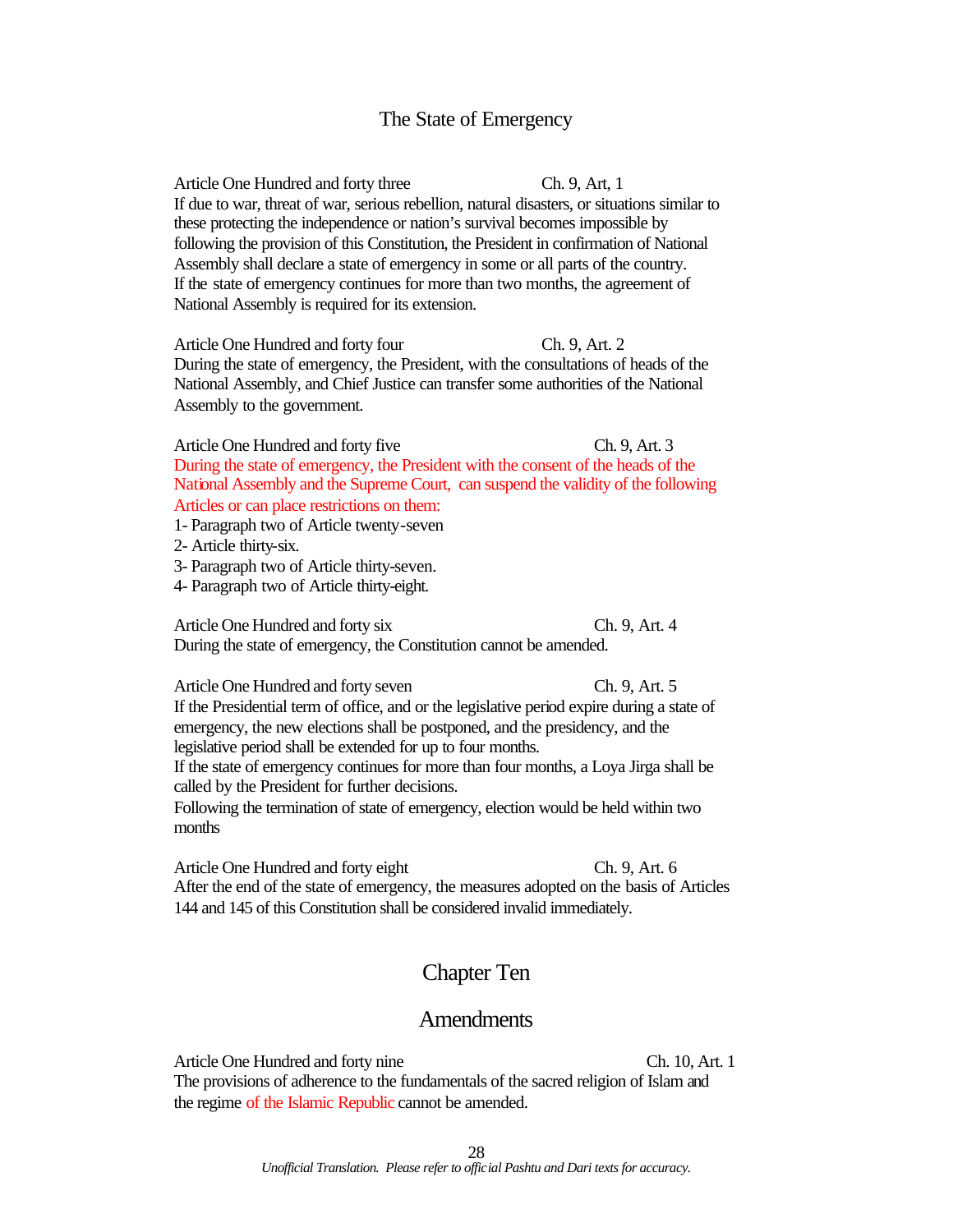The amendment of the fundamental rights of the people are permitted only in order to make them more effective

Considering new experiences and requirements of the time, other contents of this Constitution can be amended by the proposal of the President or by the majority of the National Assembly in accordance with the provisions of Article 67, and 146 of this constitution.

Article One Hundred and fifty Ch. 10, Art. 2

In order to implement proposals regarding the amendment of the Constitution, a Commission composed of members of the Government, National Assembly, and the Supreme Court, shall be established by a Presidential decree, and the commission shall prepare a draft of the amendments.

For approval of the amendments, a Loya Jirga shall be convened by the decree of the President in accordance with the provisions of the Chapter on the Loy Jirga. When the Loya Jirga approves an amendment by a majority of two-thirds of its members, it shall be enforced after endorsement by the President.

### Chapter Eleven

### The Miscellaneous Provisions

Article One Hundred and fifty one Ch. 11, Art. 1 The President, Vice Presidents, Ministers, Head and members of the Supreme Court, Head of the Central Bank, National Security Directorate, Governors and Mayors cannot engage in any profitable business contracts with the government or individuals during their term of office.

Contracts for the purpose of fulfilling personal needs are exception to this provision.

Article One Hundred and fifty two Ch. 11. Art. 2 The President, Vice President, ministers, heads and members of the National Assembly, the Supreme Court, and judges, cannot undertake other jobs during their terms of office.

Article One Hundred and fifty three Ch. 11. Art. 3 Judges, Attorneys, and Officers of the Armed Forces and Police, and members of the National Security, cannot be members of political parties during their terms of office.

Article One Hundred and fifty four Ch. 11, Art. 4 Property of the President, Vice Presidents, ministers, members of the Supreme Court and the Attorney General before and after their term of office would be registered and monitored by an organ to be set by law.

Article One Hundred and fifty five Ch. 11, Art. 5 For the ministers, members of the National Assembly, the Supreme Court, Attorney General and judges, appropriate salaries shall be paid in accordance with the provisions of law.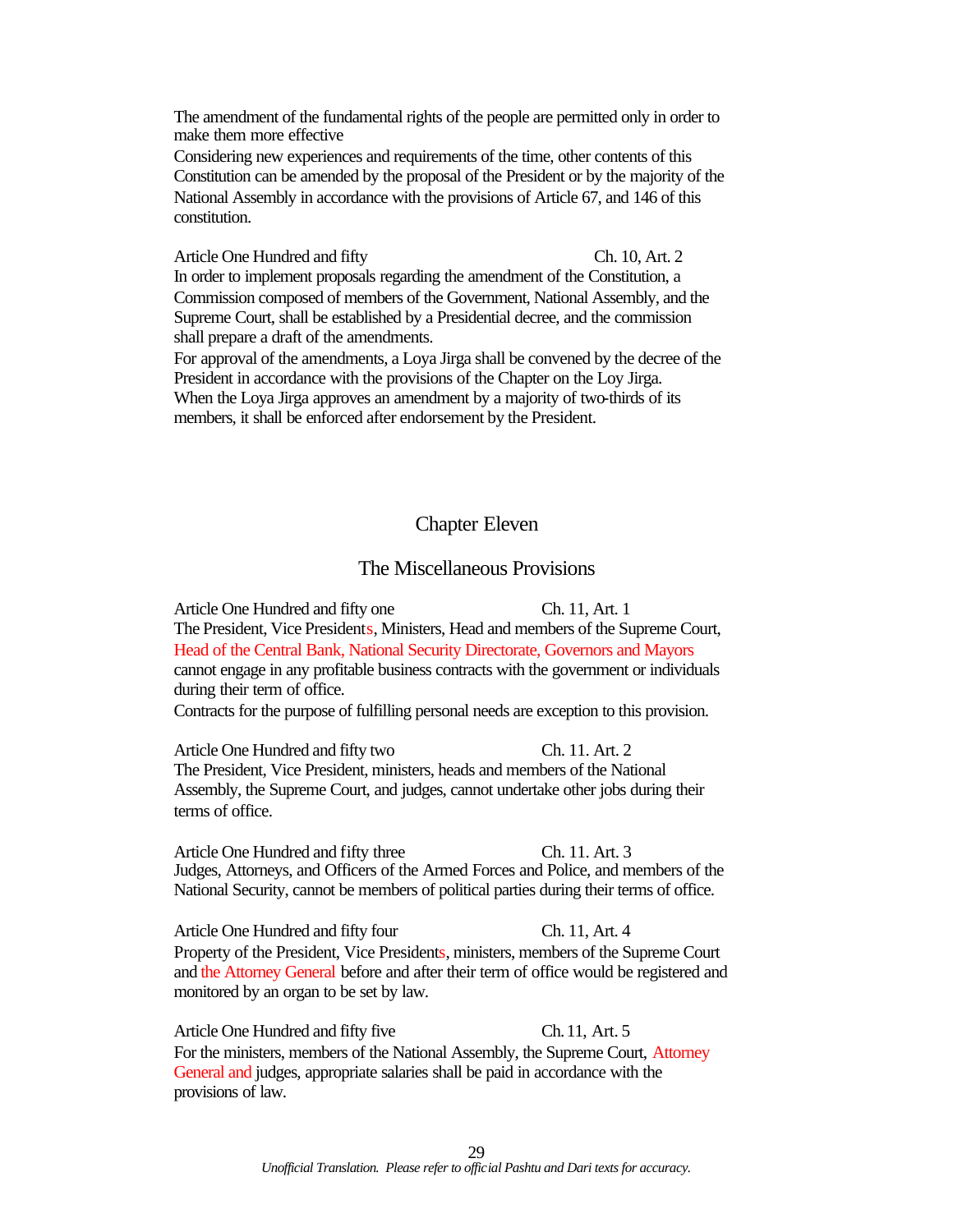Article One Hundred and fifty six Ch. 11, Art. 6 The Independent Electoral Commission will be established to organise and supervise any election and to hold a referendum within the country based on the provisions of the law.

Article One Hundred fifty seven Ch. 11, Art. 7 The Independent Commission for the Supervision of the Implementation of the Constitution will be established by law. Members of this Commission will be appointed by the President.

# Chapter Twelve

# The Transitional Provisions

Article One Hundred fifty eight Ch. 12, Art. 1 The Title of the Father of the Nation and the privileges granted by the Emergency Loya Jirga of 1381 (2002) to His Majesty Mohammad Zahir Former King of Afghanistan are preserved for him during his lifetime, in accordance with the provisions of this constitution.

Article One Hundred and fifty nine Ch. 12. Art. 2 The period, following the adoption of this Constitution, until the date of inauguration of the National Assembly, is deemed as a transitional period. During the transitional period, the Islamic Transitional State of Afghanistan shall carry out the following tasks:

- 1- Issue decrees related to the election of the President, National Assembly and local councils within six months.
- 2- Issue decrees regarding the structure and authorities of the courts and basic administration structures within one year.
- 3- Establish an Independent Electoral Commission.
- 4- Implement the reform of the executive and judiciary.
- 5- Adopt necessary measures for preparing the ground for enforcement of the provisions of this Constitution.

### Article One Hundred and sixty Ch. 12. Art. 3

The first elected President takes up his or her duties within thirty days after the result of the election has been proclaimed, in accordance with this constitution.

Every effort shall be made to hold the first presidential election and the parliamentary election at the same time.

Until the establishment of the National Assembly, the powers of the National Assemby outlined in this constitution shall be held by the Government. The interim Supreme Court shall be established by Presidential Decree.

Article One Hundred and sixty one Ch. 12. Art. 4 The National Assembly shall exercise its powers immediately after its establishment in accordance with this constitution.

The Government, and the Supreme Court shall be established within thirty days after the first session of the Wolesi Jirga is taken place.